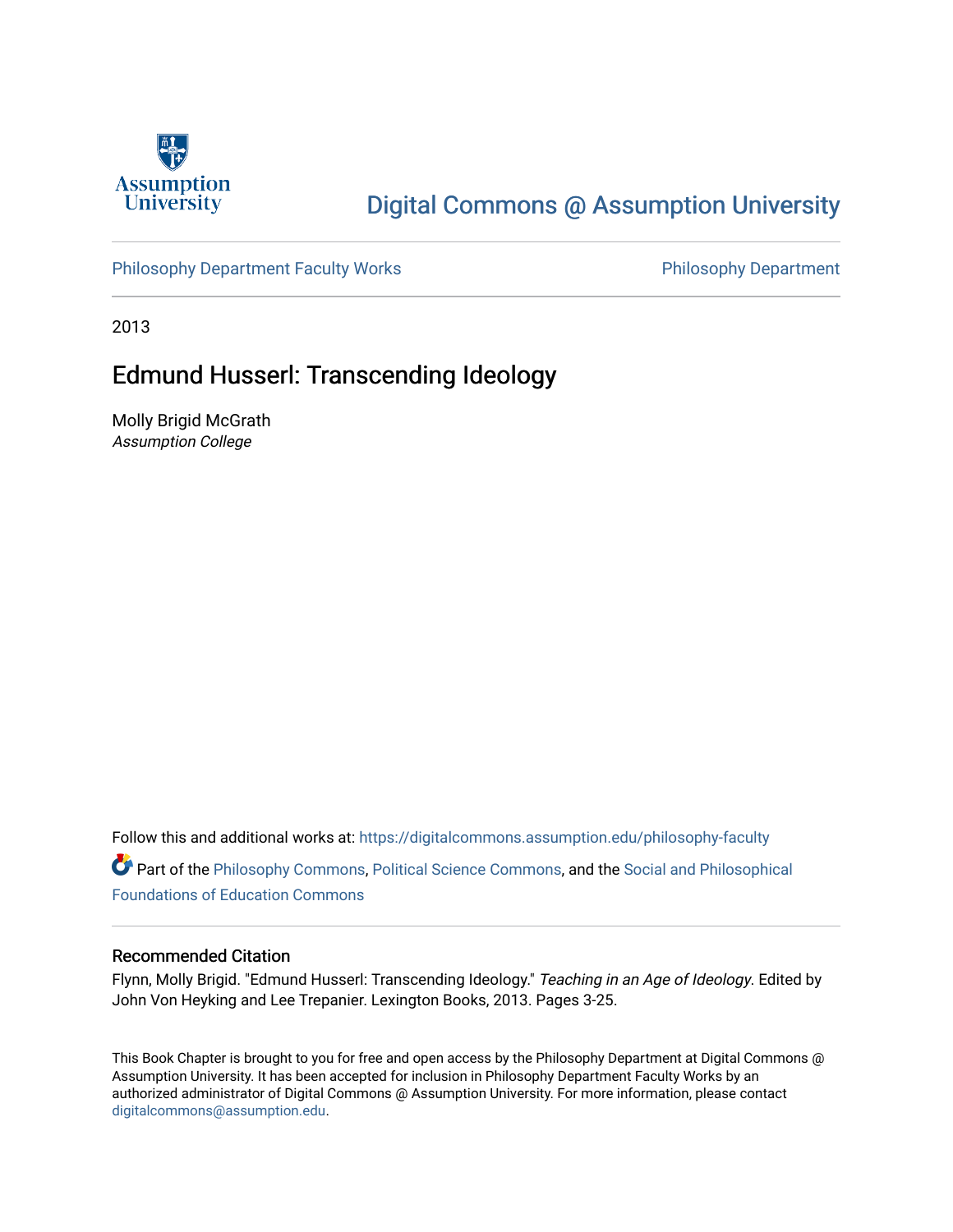# **Chapter 1**

## **Edmund Husserl: Transcending Ideology**

Molly Brigid Flynn, Assumption College

Husserl was a German mathematician-turned-philosopher, born in Moravia—now part of the Czech Republic, then part of the Austro-Hungarian Empire—into a Jewish household. His breakthrough work, *The Logical Investigations* of 1900–1901, started the phenomenological movement, which tremendously influenced European thought in the twentieth century and which continues today in Europe, America, and beyond.

After reading the New Testament, Husserl converted as a young man to a rather nondoctrinal Christianity. He was a patriotic German and lost a son in World War I. He was known for living a stoical, respectable, and even bourgeois life at home and in universities: writing, lecturing, and talking. In 1933, his son Gerhard, a philosopher of law, lost his job at the same time that the emeritus Husserl was denied privileges at his university, because of their Jewish ethnicity. His most famous student and his successor in the chair at the University of Freiburg became Rector there and was just one of many National Socialists called upon to enforce such ordinances. In 1938 Husserl died naturally before he might have died violentlyas Edith Stein, another of his students, did at Auschwitz in 1942. In 1939, his wife and his incredible mass of papers were smuggled safely to Belgium.

After the *Logical Investigations*, Husserl published several more, and indeed better, books and essays and lectures, treating philosophically, e.g., logic, perception, our experience of other people, knowledge, time, human rational and spiritual life, and the "lifeworld" of straightforward human experience. He was a committed critic of the irrationalism of radical subjectivistic skepticisms, historicism, psychologism, and any theory that attempts to convince human persons that they are incapable of reason and knowledge. For Husserl, the human mind finds its fulfillment in truth, insight, evidence; that is, authentic thought is knowledge of true being. Still, Husserl avoids a naïve rationalism, identifying this fulfillment as an infinite task, with relative and temporary victories. While a defender of the human ability to know and of philosophy as a science, he also saw clearly that absolute knowledge is only approached by humans and that philosophy is always re-beginning.

He wrote much more than he published. His posthumously published works, lectures, letters, and personal research manuscripts show that he had a philosophical breadth and a keenness for detail and deep problems that belong to but a handful of philosophers in history. There is practically no philosophical theme—from essences to cultural ontology to ethics that he did not write about rather intensely. Except, perhaps, for political life.

He was not a political philosopher. He was an apolitical philosopher. Still, I think, Husserl's apolitical philosophy has some deep, if indirect, political implications.

The marching banner for phenomenologists has been "To the things themselves!" and phenomenologists feel most at home describing objects as they show up to us. Husserl's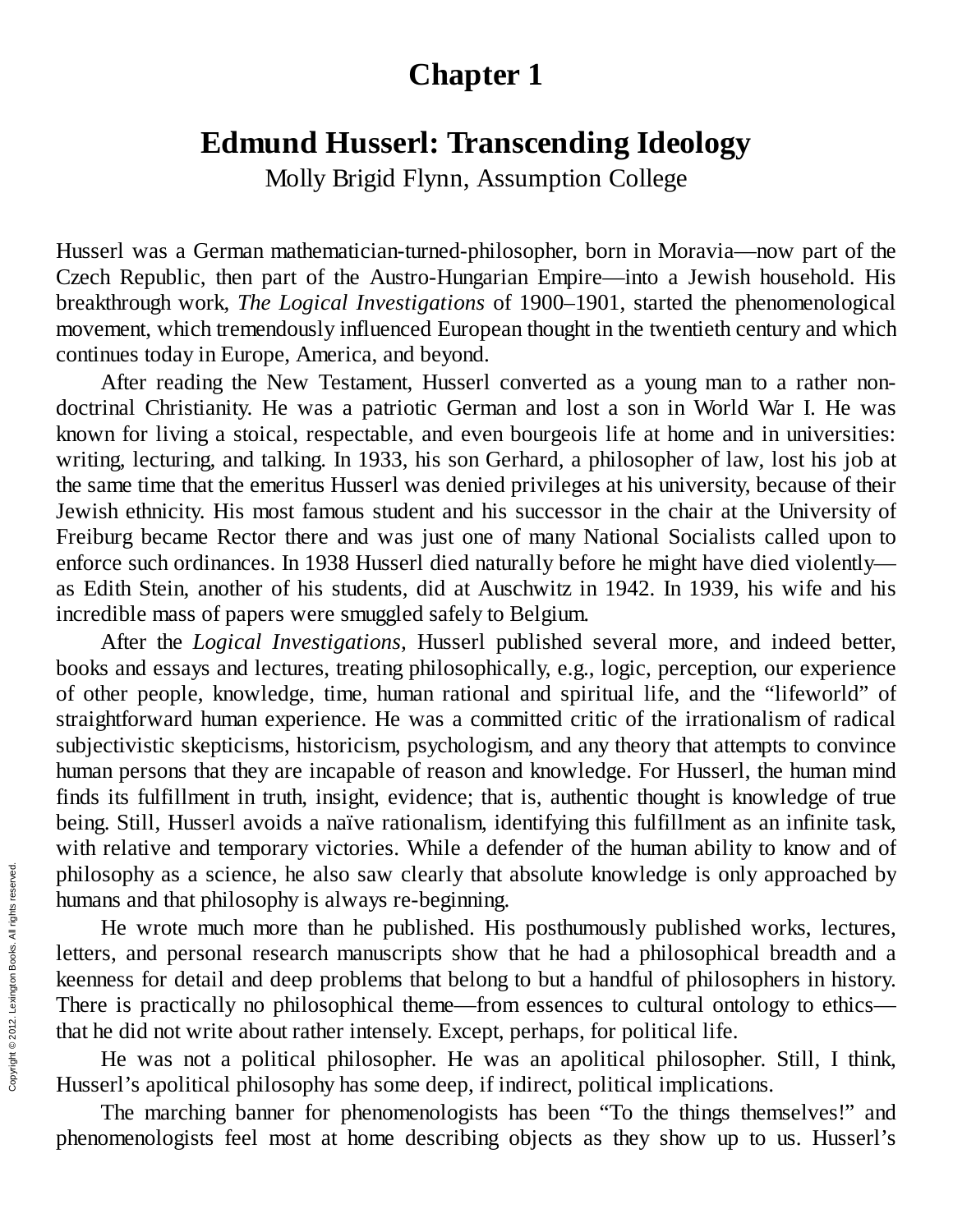philosophy attempts to recover the objectivity of reality without succumbing to a crude objectivism. It recognizes that the objects we experience have essences that structure how we can experience them, and it is as interested in the subjective life in which we experience things as it is in the things experienced. Phenomenology resists the objectification of persons, rational subjects who experience and know the world, into mere things; at the same time, it resists the anti-realism that would deny either the objectivity of worldly things or the special and distinct type of "transcendental" being that each human person has.

This unjustly cursory summary of the man's life and conclusions must suffice as an introduction to this chapter and an invitation to the reader for a closer look. This essay offers an Husserlian account of ideology and suggests, with some appeal to "the things themselves" (the facts of his life), how Husserl the teacher succeeded and perhaps failed in an time of ideological illusions and tragedies.

#### **Husserl's Apolitical Philosophy**

*Transcendental philosophy, a very useless art, does not aid the lords and masters of this world, the politicians, engineers, industrialists.1*

Husserl wrote to his son Gerhard (July 5, 1935) that his philosophy is "wholly unpolitical."<sup>2</sup> Except for a few scattered remarks, he is at his most political when he speaks between the World Wars about the cultural "crisis" and growing irrationalism of European life. The crisis, that is, was in his lights not primarily political. The obvious, terrifying, and tragic political events of this period of European history seem to have appeared to him as symptoms of a deeper disease of spirit and values: a disorder in our beliefs about reason, personhood, and truth. Namely, he believed that human beings as rational animals live under absolute norms of truth. To be genuinely human persons, to live up to our personhood, we must seek to live up to truth, where truth is not just theoretical but also evaluative and practical—it is a matter of how and what we think, but also of how and what we feel, value, and do. The crisis of values he identified and fought against in his later years arose, he thought, from a terrible rejection of reason. A narrow rationalism, identified usually with Enlightenment thought, is one form of this: "The European crisis has its roots in a misguided rationalism."<sup>3</sup> This rationalism had symptoms (e.g., naturalism, consumerism, a rebirth of egoistic nationalism, Nazism) in other cultural and political phenomena, which should be seen, at least partly, as misguided responses to or fallouts of this rejection of reason's central role in human life.

He thought that, to address this deeper crisis, what European life needed most was a rediscovery of reason in its properly broad and rich sense. And this was the task especially of philosophy and the philosophy of the other sciences. Husserl therefore emphasized (in a way many of his readers find embarrassing) the beginnings of philosophy in ancient Greece; the *telos* of European culture as the development of this love of truth with its concern for selfcritique and evidence; the need for Europe to rededicate itself to this idea; and our vocation to share it with the rest of humanity. He feared that our response to the failure of modern rationalism would be a "fall into hostility toward spirit and into barbarity," but he hoped that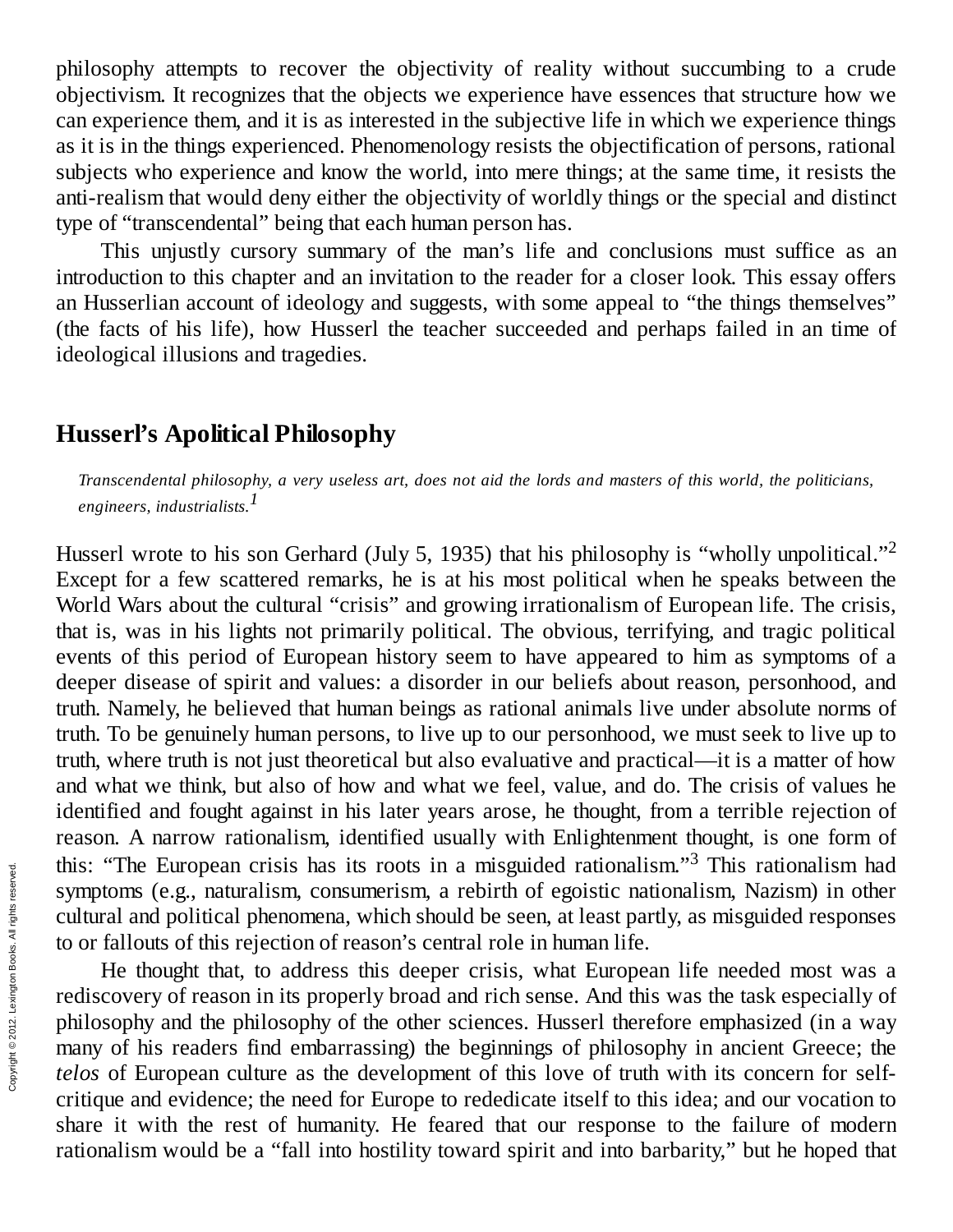we might instead overcome what a narrow rationalism has led us into, namely, a reductive, naïve objectivism, with its cynical dismissal of ethical and rational norms: the choice was between "the downfall of Europe in its estrangement from its own rational sense of life" and "the rebirth of Europe from the spirit of philosophy." $4$ 

In speaking of this crisis, Husserl urged a return to the Greek spirit, especially in its rejection of sophistry. He paints Socrates as defending the ethical life against the sophists who had, "through their subjectivism, confused and corrupted general moral convictions."<sup>5</sup> Socrates did not just defend the presophistic status quo, of course, but responded to sophistry by trying to raise humanity to a new level, insisting on the need for human beings to live out a radical, self-critiquing search for justification and insight in ethical life. Husserl paints Plato as further defending this radical Socratic dedication to ethical truth and self-responsibility by responding to the sophistic "anti-scientific skepticism"; namely, Plato did this by developing philosophy as a science, as theoretical knowledge, and by developing an understanding of how "the communal life" or "man writ large" defends "the rational individual life."<sup>6</sup> In these ways, philosophy becomes in some sense the foundation for a reasonable and genuinely human life, individually and communally.<sup>7</sup>

When concluding the 1910 "Philosophy as a Rigorous Science," after refuting the skeptical pseudoscientific reductions of reason by naturalism, psychologism, and historicism, Husserl turns to discuss worldviews and philosophy. He rejects what we might call worldviewism, the claim linked especially to historicism that one's reason is determined by one's or the epoch's view of the world. But he does not deny that worldview is something influential over the way we think, and even a positive something, since in its best sense it is wise. He then discusses worldview philosophy, which is the attempt by thinkers to give a worldview grand theoretical clarity and depth. We need wisdom in the world, good practical judgment shaped by experience and informed by a sense of the puzzles of human life and the cosmos. The attempts to deepen and make consistent such thought are worthwhile.

Here Husserl recognizes a service played by such thought, he just denies that it is philosophy in the proper, scientific sense. He implies that, though such thought may be more urgent, it is "from certain points of view" less important than true philosophy.<sup>8</sup> To try to turn worldview reflection into philosophy in his radical and proper sense is to give in to our age's "fanaticism" about science, and would manage only to sacrifice real philosophizing for a proliferation of worldview-filled wise men.<sup>9</sup> Here belongs Husserl's comment to his student Aron Gurwitsch: "There are philosophers aplenty. Someone must do the dirty work—that is me and you."<sup>10</sup> Worldview philosophy must take positions without radical ground, whereas philosophy must work slowly, from the ground up, seeking truth with justification and understanding. "For the sake of time, we must not sacrifice eternity."<sup>11</sup> Even those thinkers who have given history its highest worldviews, he comments, did so because they were aiming for philosophy as knowledge.

In 1919, an admiring and critical young thinker, Arnold Metzger, who later became his personal assistant, wrote to Husserl and included several writings, including *Phänomenologie der Revolution*, which was a "critique of philosophies which become ideologies defending a bankrupt social order" and a "quest for genuine ideals of humanity which can serve as a basis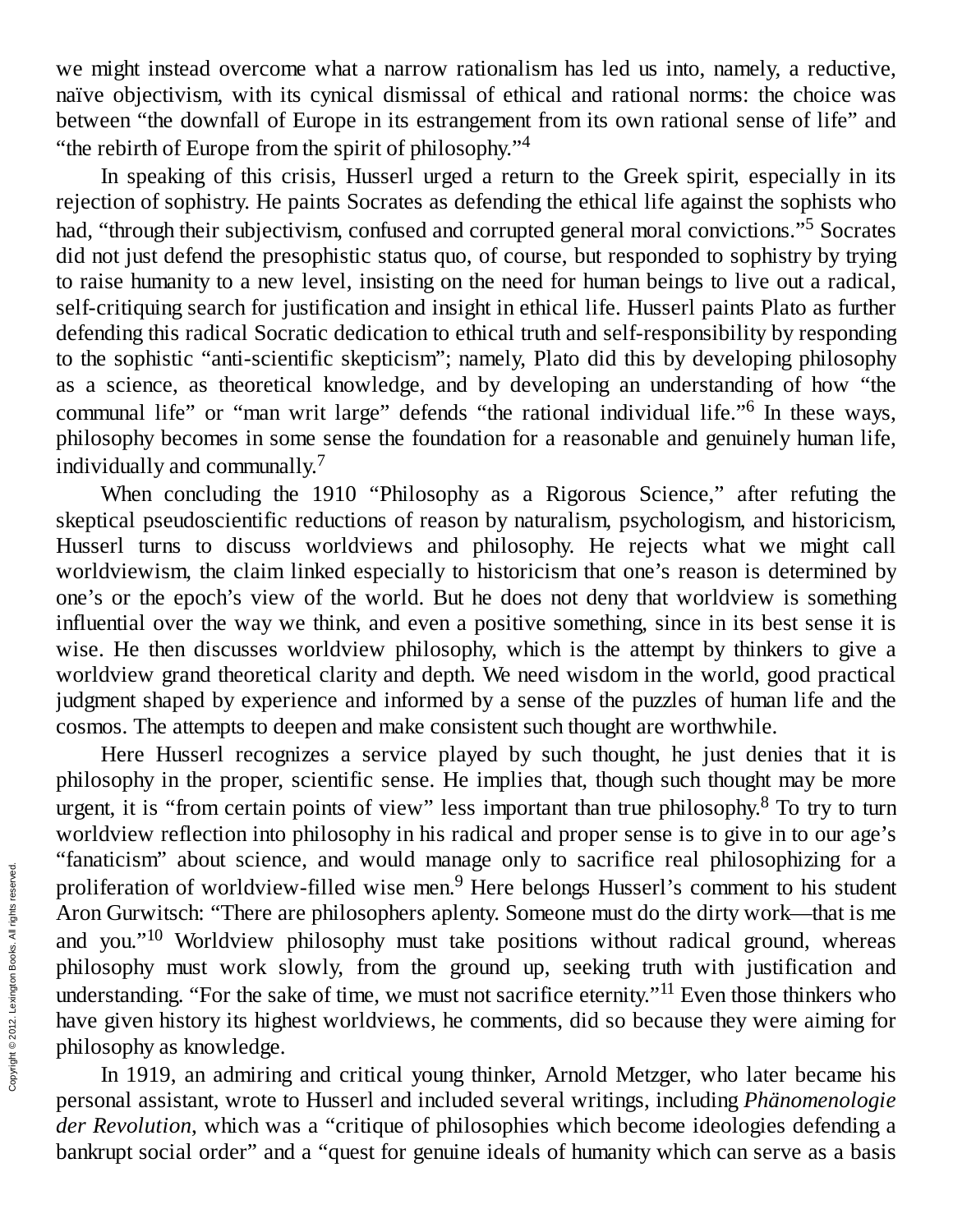for social rebirth."<sup>12</sup> Husserl responded in a long letter urging the young man to study with him. He encouraged Metzger while deeply and sharply disagreeing with him: "I cannot help doubting and even definitely rejecting much of what you say."<sup>13</sup> Husserl praised Metzger's idealism and "ethical maximalism," his desire to renew mankind by reminding it of true ideals, and his "critical examination" of Marxism, naturalism, positivism, and any other attempt to rob human life of worthy ideals, but Husserl also marks some deep disagreements.<sup>14</sup>

In addition to trying to correct Metzger's interpretation of his transcendental turn, Husserl insisted on a kind of practical difference between them. Husserl was clearly moved by the young man's dedication to ideals and to the imperative of improving culture and politics. In fact, in the letter Husserl identifies the point of his whole life and philosophy as, in a sense, serving this improvement of humanity, and he denies that scientific truth is the fulfillment of human life. Still, Husserl backs off of politics and of any direct political use of philosophy. He says, contrasting Metzger to himself, "you are a man of action by vocation and preference." Though driven by the same radical ethical and philosophical concerns as Husserl, Metzger's theoretically informed political striving needs more, and better, philosophy *first*: "then comes the demanding task already attributed to you, the study of human realities and their philosophical guidance."

This is not my task; I am not called to lead humanity in striving for happy life. I had to acknowledge this in the sorrowful course of my war years: my *daimonion* warned me. I live consciously and by choice purely as a scientific philosopher (I have written no books concerning the war, since I regarded that as a pretentious philosophical ostentation). Not that I consider truth and science the highest values. Quite the contrary, "Intellect is the servant of the will," and so also I am the servant of those who shape our practical life, of the leaders of humanity.—Naturally, you will not want to accept this apportioning of functions as valid. You are young, and full of the overflowing consciousness of your strength; you still believe that you can and must attempt both functions. But as long as God preserves you in the Socratic dedication and in the radicalism of truthful life, your *daimonion* will speak to you at the right time.<sup>15</sup>

Husserl then adds a warning, because genuine philosophy is harder than it seems.

The will is subject to the norms of truth, namely, the true good, and seeking truth in its fullness is an ethical task, but Husserl suggests here that scientific truth is not sufficient for good practical decisions, and that the scientific life should not be confused with the active life of political leadership.

In his 1923-24 articles for the Japanese journal *Kaizo*, Husserl expresses the need for a reorientation of culture and values. He makes two points in the first of these articles, "Renewal: Its Problem and Method," key to understanding his approach to philosophy, politics, and ideology.

First, he distinguishes between the type of rationalization of the universe done by the natural sciences, which explain by appealing to causes, and the rationalization to be done with the help of the spiritual sciences, which can explain by pointing toward norms according to which humans as free and rational animals should motivate themselves. Because human thought is subject to norms, and not merely the play thing of (psychological, economic, political, historical, etc.) forces, the human sciences must not ape the natural sciences in methods or aims. Real cultural renewal, a movement toward a more genuinely human life, requires scientific philosophy of the human person, community, and reason.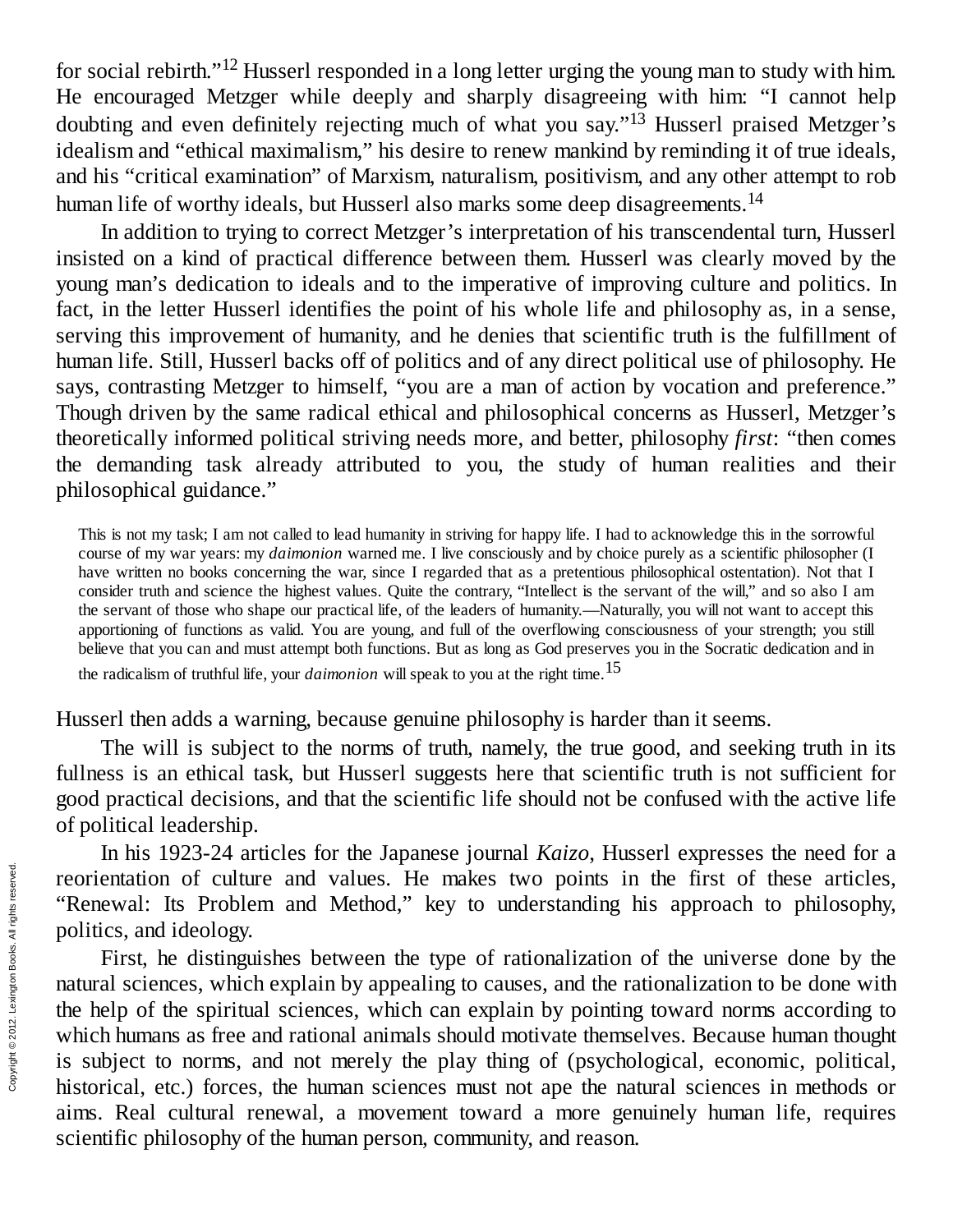Scientific philosophy must help us understand the essential structures of human life and the world, but it must also articulate the normative ideals of reason, and in this way lead humanity toward a higher life. Though sometimes Husserl is too naïve in his statement of this kingly role of philosophers, we should perhaps understand his vision as something like this: natural scientists seem to be in our time admired as the paradigm of reason and as the articulators of the ideals of the rational life, and Husserl believes this role should be filled by those who are dedicated to reason in its radicalness, breadth, and normative power philosophers. As he says later, the "prosperity" of positive sciences has blinded us and has "meant an indifferent turning-away from the questions which are decisive for a genuine humanity. Merely fact-minded sciences make merely fact-minded people."<sup>16</sup> Husserl's is simultaneously a call to culture at large to reorient itself toward a fuller sense of reason and also a call to philosophers to do so, and thereby to serve culture, not by doing something other than philosophy, but precisely by being better philosophers. $17$ 

Though the first point from the "Renewal" essay worth emphasis here is that scientific philosophy is needed in order to move toward a truly human, reasonable life, individually and communally, the second is that scientific philosophy is limited in its ability to help us live in practical reason. Though at other times he seems to overstate the effectiveness of a philosophical renewal for a cultural renewal, here Husserl clearly indicates that a proper philosophy is needed, but not enough. Whereas "the merely empirical sciences of man...cannot offer us what we need in our striving for renewal," the proper "helper" of this renewal is an actual understanding of what human spirituality—in its individual, social, political, and cultural dimensions—essentially is, can be, and should seek to be.<sup>18</sup> A scientific philosophy of human life provides "preparatory theoretical work" for the reasonable renewal of culture.<sup>19</sup> And again, reflecting on the failure of philosophy so far to provide an understanding of the essential structures and norms of human life, Husserl asks,

What should we do? Should we again proceed, as in political matters when, for instance, as citizens we prepare to vote? Are we supposed to judge only according to instinct and inclination, according to assumption we tend to overlook? Actions like these may be perfectly justified if the day comes on which such a decision is required, and with it the action is completed. But in our case there is a concern for a temporal infinity and for the eternal in the temporal—the future of mankind, the genesis of a true humanity—for which we still feel ourselves responsible.<sup>20</sup>

The task of the philosopher is in certain respects more important but less urgent in addressing the cultural crisis. It is more kingly, but less forceful. It reaches in more deeply but cuts less directly than politics. It invests for centuries, but does not solve the pressing practical problems of today and tomorrow.

Some have accused Husserl of presenting an ultimately anarchist political philosophy, because when he describes the ideal human community—the "genuine humanity" for which his philosophy feels responsible—it is not a political community. The question remains<sup>21</sup> how various types of political community could help or hinder the development toward such a perfect "community of love," an ideal and infinitely distant, multi- and super-national human life. Still, this ideal is in itself not political. That is just to say, for Husserl, human being would find its highest earthly culmination in a truly ethical, reasonable, and love-infused personal and communally shared life; government is not the point or the fulfillment, but a servant of this life,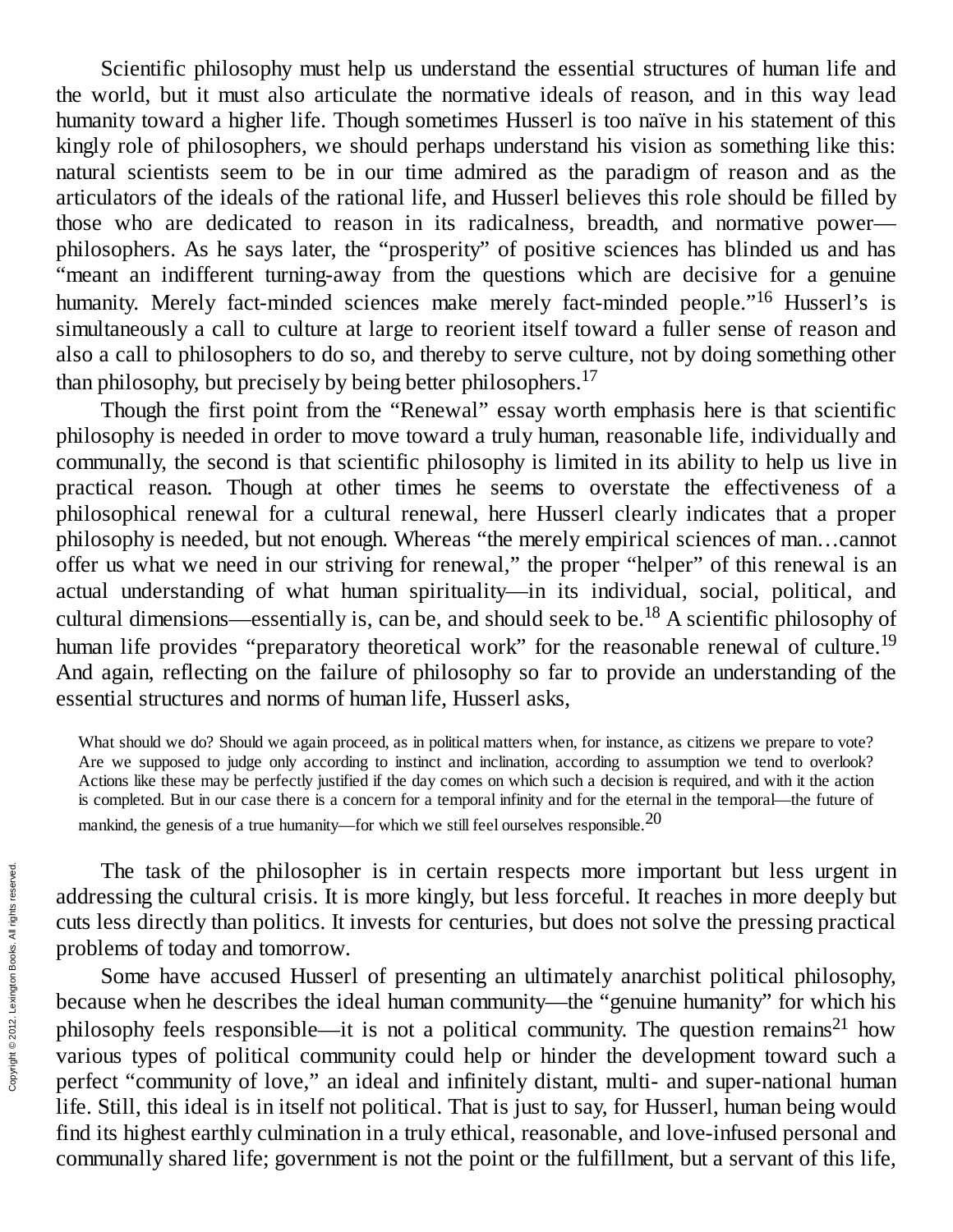and how it can serve this life seems to be mostly a matter of prudence. This prudence can and should be informed by scientific philosophy's elucidation of the essential structures of human life and community, and should be inspired by the norms of reason and ethics that philosophy can help articulate. Still, he implies, philosophy seems neither called nor able to supplant this prudence, the wisdom needed to serve human fulfillment politically in the human space that must remain under of this ideal.

Husserl did not confront political ideologies directly. This came partly from a decision to protect what was most important in his work. This seems to me a wise tactical move. Philosophies are too often either expropriated or attacked by political movements. The best political thought to come out of his students has partly arisen from the conviction that there is a reality to human beings deeper than politics and a calling of human beings far beyond politics. Zdzisław Krasnodębski comments, for example, that it was the very apolitical nature of phenomenology that attracted philosophers behind the Iron Curtain to it, since in a totalitarian situation being unpolitical is a most powerful and subversive political statement.<sup>22</sup> Naturally but ironically, from the point of view of politics—this conviction seems necessary for a decent politics. Politics has nothing to serve apart from itself unless we preserve and honor nonpolitical human goods. In philosophy it is a mistake and in practical politics it is a mishandling of our situation to make too much of politics.

The "apportioning of functions" Husserl wrote about to Metzger seems to follow from an important insight, an insight that gives political reason an incomplete but real independence from the philosophical task of securing scientific knowledge about essential structures of human life, valid but far off ideals, and universal *a priori* truths. It is an insight that respects non-philosophical knowledge and authority. It therefore protects the world of human living from experts with a "scientific" theory, aping the natural sciences, about how the human world "really" works.

Husserl's most important insight in political philosophy seems to be a distinction between politics and philosophy. This seems to me a crucial point. It is not an error *from within* chemistry to think that chemistry can solve all human problems. It is not the effect of a psychological defect that some psychologists think that human beliefs are all explained psychologically. These are philosophical errors. It is a *political* mistake, in addition to a philosophical error, terrible and too common, to elevate politics to the point of life or political thought to the highest human knowledge, to think that politics can solve all human problems or that our beliefs are all determined politically. It does not complete a political philosophy, but it is a good start, to distinguish between politics and philosophy. Likewise, it is a philosophical mistake to presume philosophy replaces rather than elucidates, elevates, and protects nonphilosophical life. Though we should wish that this great thinker reflected more on the structures of political life, we should be grateful for what he has left us and thankful that he at least did not make these mistakes.

#### **Ideologism**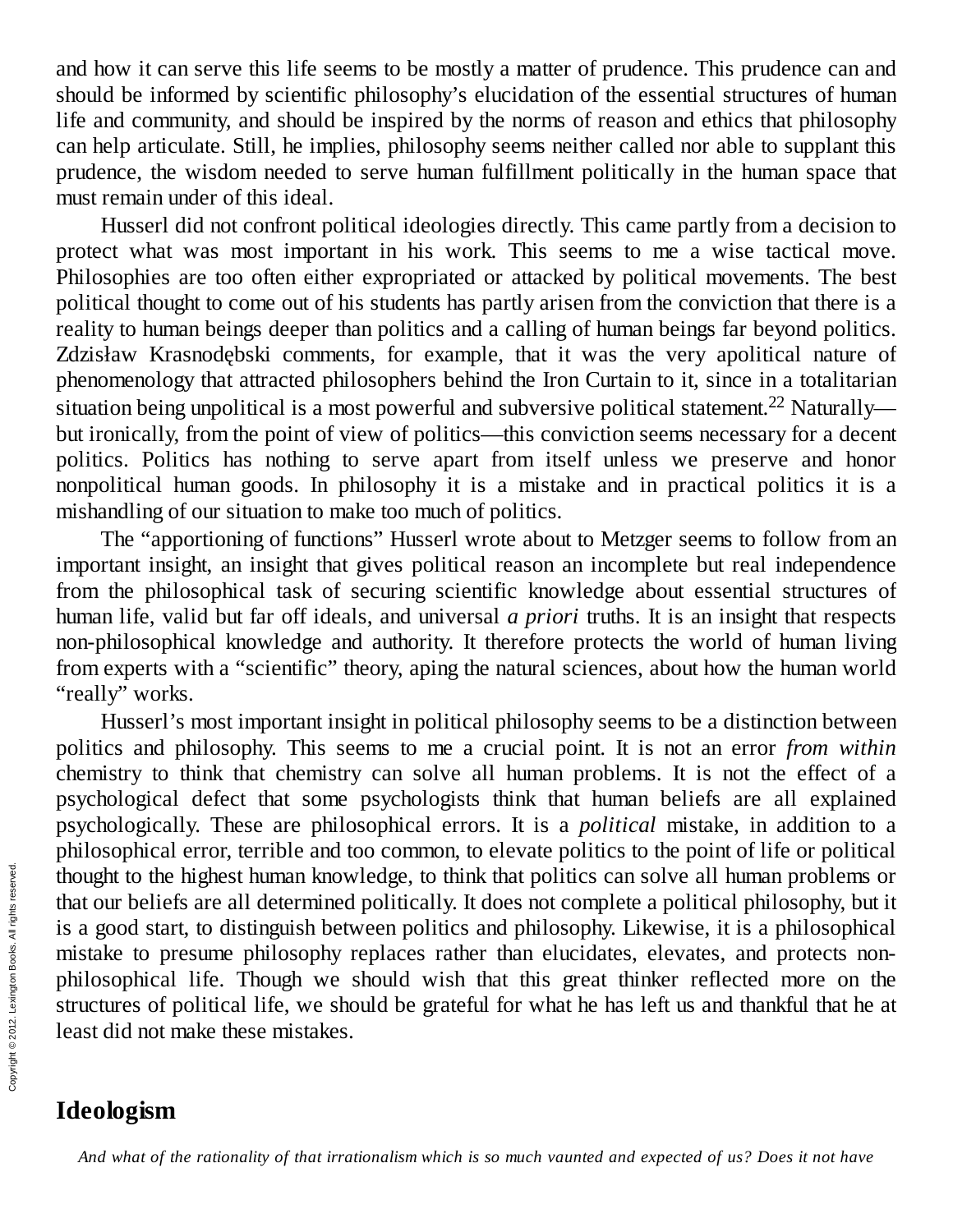*to convince us, if we are expected to listen to it, with rational considerations and reasons? Is its irrationality not finally rather a narrow-minded and bad rationality?23*

In "Science as a Vocation," Max Weber argues that values should be left out of a teacher's lessons. The student turns to the teacher not as a partisan prophet, a worldview preacher, or a lifecoach, but to teach *what is known* about some subject. It is wrong to transform the lectern into a pulpit or platform.

Science is a matter of facts, known truths, whereas values for Weber are not a matter of reason—or of unreason. They are not knowable, but result from personal decision, from one's ultimate position to life. To disagree with Weber, one must disagree somehow with the way he characterizes facts and values. It is a naïve distinction, and the cynical rejection of it claims that the facts are as much up for grabs and in need of a personal decision as values. If we think following Weber, but reject his distinction in this cynical way, then what he fears most comes to pass more than ever. Facts would be putty in the hands of a worldview, and teachers would not be able to be anything other than prophets or activists.

In short, the particular danger to teaching and learning that I wish to discuss with Husserl's help is ideologism. This is its danger: it transforms teaching and learning from a truth-approaching activity to a prejudice-, preference-, and worldview-infecting process. Ideologism is the claim that all people have an ideology: all people are adherents of some system of fundamental beliefs that  $(1)$  determines their other beliefs, in the sense that it  $(2)$  is the interpretive framework by which they understand any thing or state of affairs, and thus that (3) is not susceptible of evidence (because it is the interpretive framework for all possible evidence).

Grand ideologies are no longer stylish, but ideologism is quite popular. Its presence in a student's mind blocks true learning, and because it gives a prose-cutorial immunity to any person's ideology of choice, it invites a teacher to become an agitator.

In order to recover teaching and learning as truth-relevant activities, we must destroy this ism of isms. Husserl's "Philosophy as a Rigorous Science" is directed at various doctrines (naturalism, psychologism, historicism, worldviewism) that reject the person's ability to get to truth, so we start there.

Husserl attacks intellectual ideologies, always in defense of the ability of mind to transcend itself. Psychologism claims that beliefs are caught in a system of causally determining psychological laws. Naturalism claims that all things—including beliefs and values—are nature in the sense asserted by modern natural science, quantified matter governed by exact laws. Historicism claims that beliefs are produced by historical milieu. This pattern appears in many varieties. Also common is the sociologistic version, claiming that beliefs are determined by social or socioeconomic status. There is also a sexist version, a genderist version, a racist version, a psychoanalytic version, and so on. The common factor is the assignment of causes where reasons are supposed to be capable of operating. For some reason, since Husserl's time until now, these anti-intellectual ideologies have been *très chic* among intellectuals.

Husserl's disproof of such skeptical claims is to show that they are self-defeating, "counter-sense." In each case, the belief asserting the causal claim that all beliefs are caused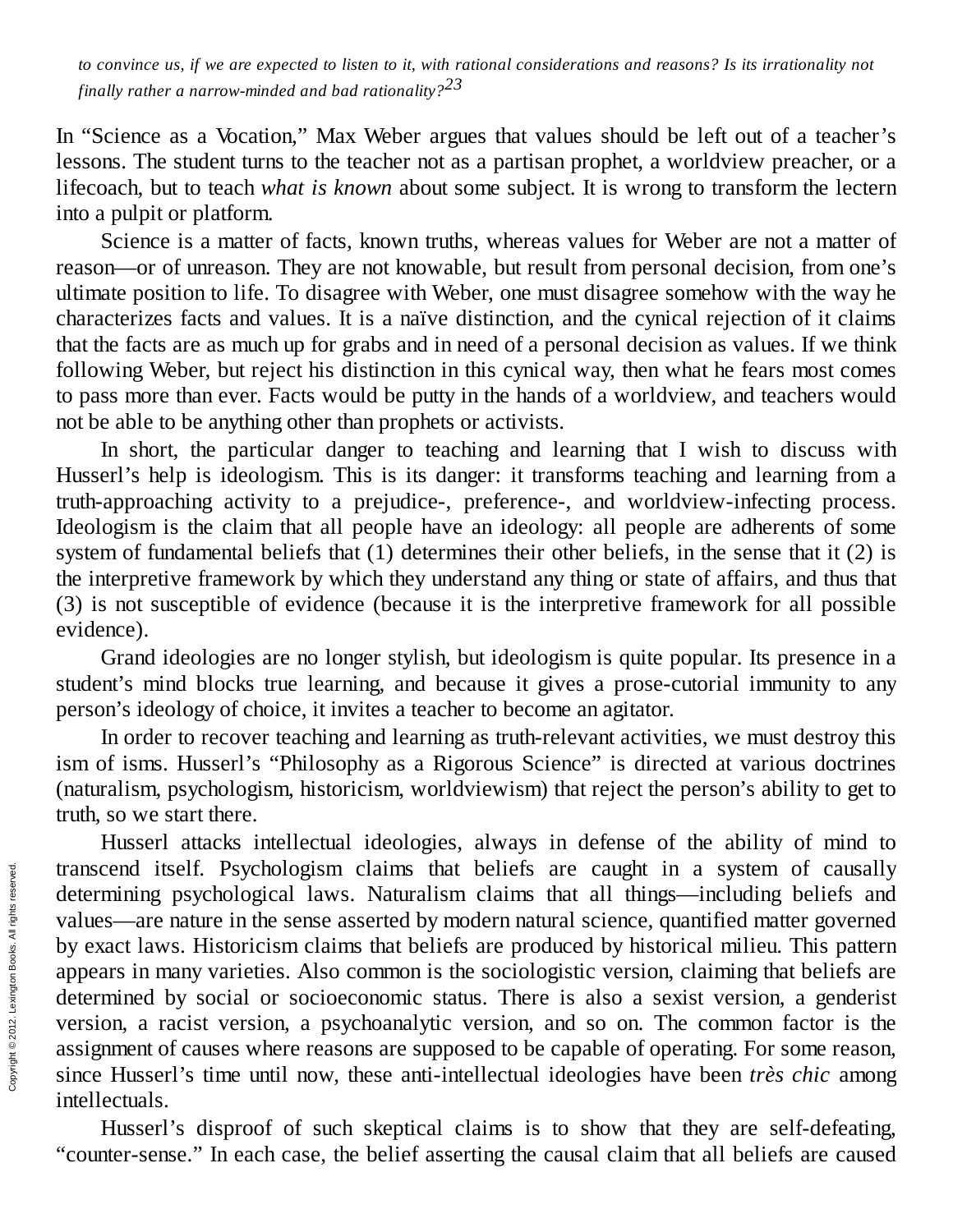by such and such should also be caused by such and such, in which case the assertion must lack reasons. Husserl likes to remind us here of basic logic rules. Such truths would not afford our insight (and we could not think at all) if all beliefs were determined as dominos in some pattern of events. A "radical subjective skepticism" about logic is absurd because it denies to logical principles their role as ideals presiding over thought, and even (often enough, *especially*) the people attempting to deny them appeal to ideals of reason, and must.

In urging others to render tribute to whatever reduction you fancy, you must pay them in reasons, but any appeal you make to principles for consistent thinking robs your conclusion of its currency and meaning. To argue for the despotism of force over thought, one must pay homage to the sovereignty of reason and the liberty of the mind.

Any reason-giving *for* these claims begs the question *against* such claims that mind is not open to reasons. The man who asserts, in communication, such a proposition is performing the intellectual version of mutually assured destruction, though he doesn't know it.

But equally, any reason-giving *against* these claims begs the question. The best we can do to disprove such a claim is point out to ourselves and to anyone else around that this man's position (proposition) destroys his own position (ground) as truth-claimer and reason-giver. We then want to *appreciate*—and I mean, not just *notice*, but also *wonder* at and *be thankful for*—the fact that mind is open to evidence.

These isms have a common factor—the claim that ideas are not ideas but something else. Husserl's accusation of self-refutation against them is decisive, but a negative and not a positive victory. His entire philosophical career, the key moves he makes in establishing the phenomenological movement, is the positive response, because it elucidates the openness of the mind to the world and thereby helps us see the absurdity in denying that the mind is the mind, and not something else.

Husserl makes several basic moves that help us reopen the space of reason in an age of cynical skepticism:

(a) By its nature, the mind is essentially open and receptive to other things. This is his celebrated doctrine of intentionality, a small thing with deep implications. We are not aware merely of our own creations, our images or concepts. We are aware of things other than ourselves.

(b) He urges us to return to the things themselves for their truths. Against systems of  $a$ *priori* hypothesizing, against "top down" thinking that imagines it can tell us how things must be in abstraction from our encounters with them, Husserl insists that thought finds its *telos* and becomes authentic in the insightful presence of the objects about which we think.

(c) He reasserts the rights of the world of human experience. Because, even prephilosophically, mind encounters things, he defends the everyday reason operative in pretheoretical life. The mind's encounter with the world is not invented by philosophy. Intentionality, mind's openness to and interest in the things themselves, didn't go comatose in the modern era, even though many philosophers stopped believing in it. This is the major reason moderns discount the commonly assumed world and the reason operative in it. In contrast, Husserl insists that, while *episteme* [science] is higher than *doxa* [opinion], the higher levels build on and cannot replace the lower level.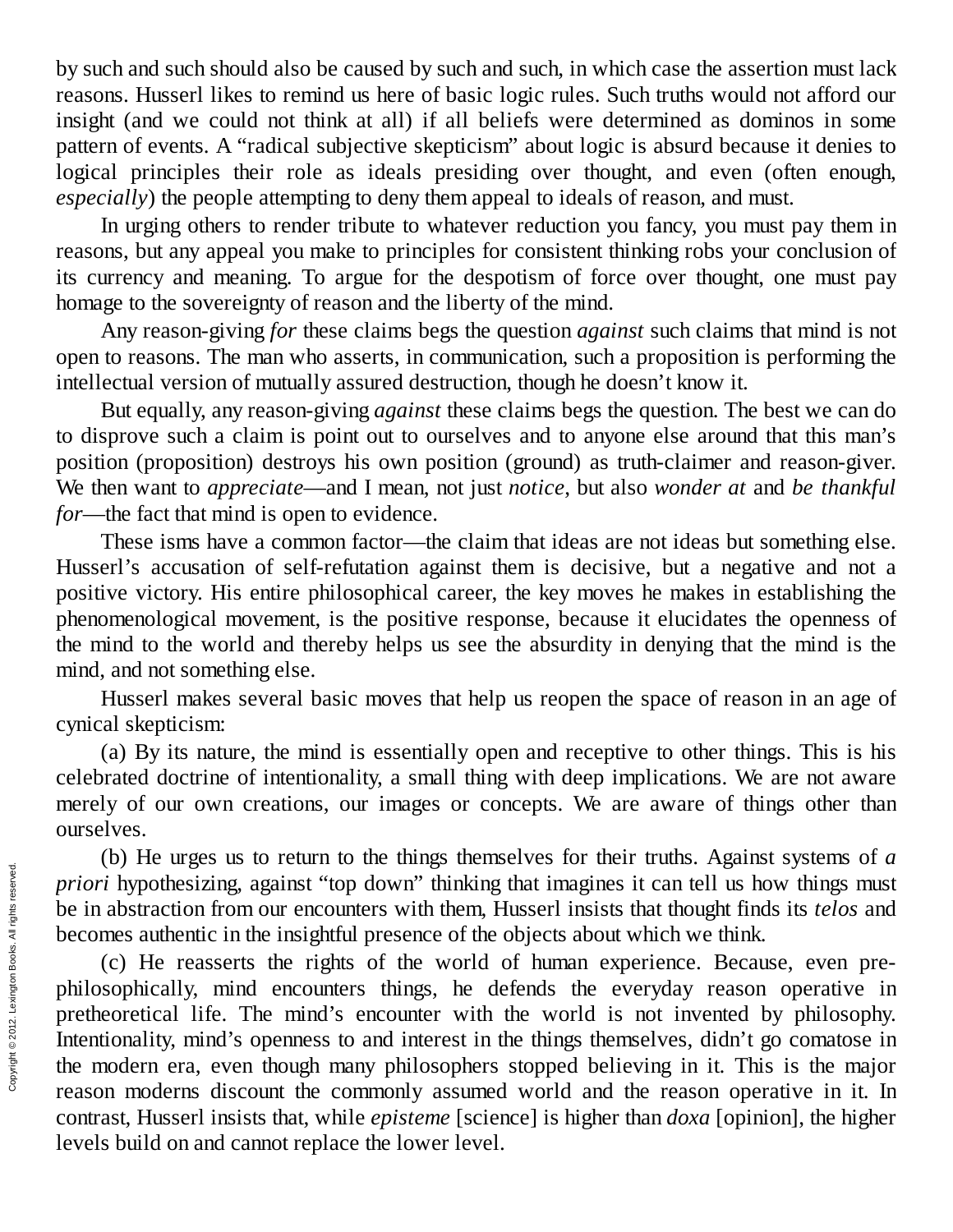Teaching is supposed to be a guiding of students to learn, and learning means gaining and deepening one's understanding of the world, oneself, and beyond. What are the conditions of the possibility of authentic teaching? That there is a truth about things and that we can encounter things in their truth. That the realm of things themselves shows up to us, teachers and students, in common, so that we can talk about it. That the student doesn't start from nowhere, but starts with prior, valid though less perfect, contact with the truth of things.

Husserl is a teacher who leads us to see that these theses are not ungrounded, merely hopeful hypotheses. They follow from the nature of our situation—that we find ourselves together, minded, and in the world.

## An Husserlian Contribution to Political Philosophy: Naturalism and other **Ideologies**

*"We must also allow relative evidences. Otherwise we dissolve life."24*

Husserl also teaches us how to understand those systems of assertions that would deny our situation. One of his most important, and original, analyses is of the naturalistic attitude. I shall argue that this analysis should be extended by analogy to help us understand ideology generally. About naturalism, he makes two main claims:

(1) Everyday prephilosophical intentionality (Husserl's "natural" attitude or "personalistic" attitude) does its job too well, though of course fallibly: it sees the world, but it is invisible to itself, it lacks self-knowledge. The naturalistic attitude attempts to abstract from all subject-relative characteristics of the world—for example, values, culture, prejudices, sensations. In an attempt to overcome the weaknesses of common human subjectivity, it digs in deeper on self-forgetfulness. It is hyperaware of how the activities of consciousness skew others' beliefs, but it is more thoroughly unaware of its own fallibility because it pretends to have escaped subjectivity. The naturalistic attitude may acquire an expansionist disdain for everyday experience and dismiss its accomplishments. When it does so, it claims to uncover the "true" world beneath the world of experience, and to dismiss as false subjective construction the world as experienced and understood by common human sensibility, thought, and culture.

(2) The naturalistic attitude operates on the assumption that physical things are ideally mathematical and perfectly determined by laws we can formalize mathematically. We never in fact come across ideally flat planes, perfect spheres, or falling objects immune to incidental friction. In fact we know that concrete things cannot fulfill these geometrical ideals. But Galileo's theories about freefalling objects speak as though the boards and balls of his experiment instantiate this ideal realm and obey perfectly laws formulated in its terms.

In sum, the naturalistic attitude involves us in two abstractions: it abstracts away the human involvement in the world and abstracts away the non-ideal concreteness and irregularities of things. Theorists adopting the naturalistic attitude commit the fallacy of misplaced concreteness, and undermine their own ground, if they assert that this method captures wholly the one true world and provides an etiology of the merely subjective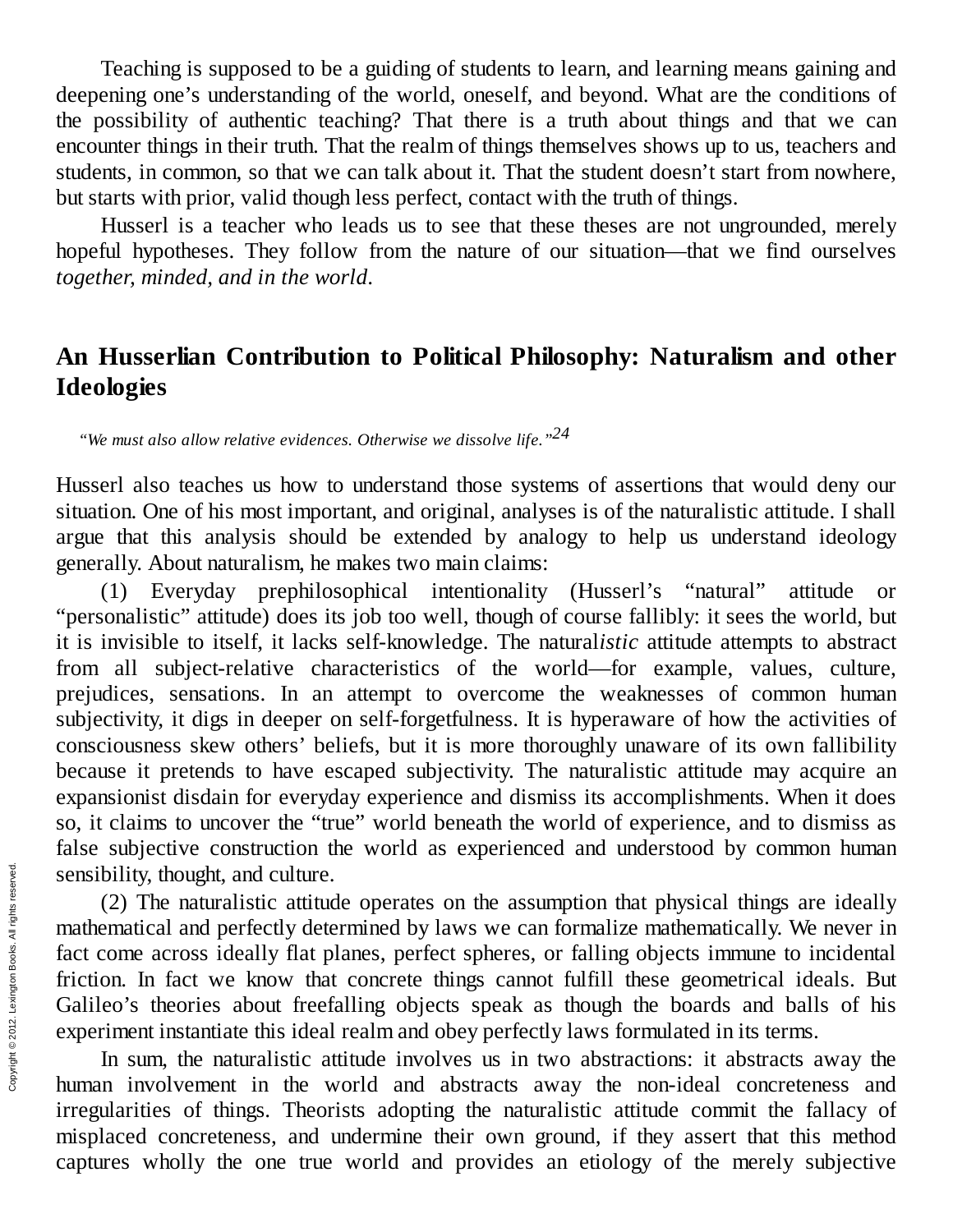experiences of prescientific life.

When these abstractions are applied to ideas and the life of reason, theorizing persons taking up the naturalistic attitude cut off their legs—or, more aptly, close up their eyes and ears and minds: since the naturalistic attitude abstracts from human meaning and subjective experience, it cannot make sense of these as what they are. It is by making this reifying, selfreferential move of trying to causally explain acts of reason, which must after all include scientific theorizing, that natural science warps itself into a self-refuting naturalistic dogmatism. It is the reification of mind and its ideas and laws that results in the ideological character of naturalism and of other ideologies.

Naturalism is the ideological evil twin of natural science, and is only one example. Ideology is usually about more properly human things: about politics, culture, religion, morality, etc. But other ideologies approach these phenomena with analogous dual abstractions. (1) Ideology dismisses pre-theoretical ideas about how the human world works. It tries to explain the human things of ethics and politics in formulas, imagining that it has discovered a telescope that sees around, and no longer through, normal human eyes. (2) Ideology speaks as though people fulfilled a theoretical ideal. Not only are we pushed into being merely instances of an ideal type governed by simplified laws, so that our irregularities are smoothed away to fit into the theory, but also usually ideologies abstract away some particular necessary feature of human nature (for example, that we must know and care about certain people more than others, or that not all goods can be measured monetarily, or that persons bear responsibility for their actions and products despite the social structures they find themselves within).

I suggest these are the essential features of ideology. That ideologues are closed to counter-evidence is the first property flowing from this essence. Someone in the grip of an ideology cannot appreciate and weigh evidence contrary to their overall theory because they start by rejecting the validity of normal evidence and believe their fundamental theory about what is "really" going on morally or politically explains the origin of the appearances, the false consciousness, of those who do not accept their system.

This is analogous to the way a conspiracy theory works. A conspiracy theory involves two allegations: the primary crime and the cover-up. A conspiracy theory becomes a closed system, not open to public reason and disproof, when any evidence that does not support the primary accusation is taken to support the cover-up allegation. This creates an unchallengeable interpretive framework. Ideologies can work as complete explanations and closed interpretative frameworks only because they discount the evidence offered in common to human beings. In order to permanently and rationally trump the conflicting, imperfect, and unclear opinions that dominate the human realm, ideologies begin by discounting the concrete world of pre-theoretical life.

It is not just coincidence that ideologies share this structure with naturalism of rejecting the obvious, experienced world and constructing a new and neater one. Ideologies take on this structure because they ape naturalism. This seems to be because the natural sciences provide in our culture the model of how to theorize. And like naturalism, ideologies generally must start with the notion that the real world is not the one available to common human opinion and with the correlate notion that *human opinion too must be explained by this real world* that their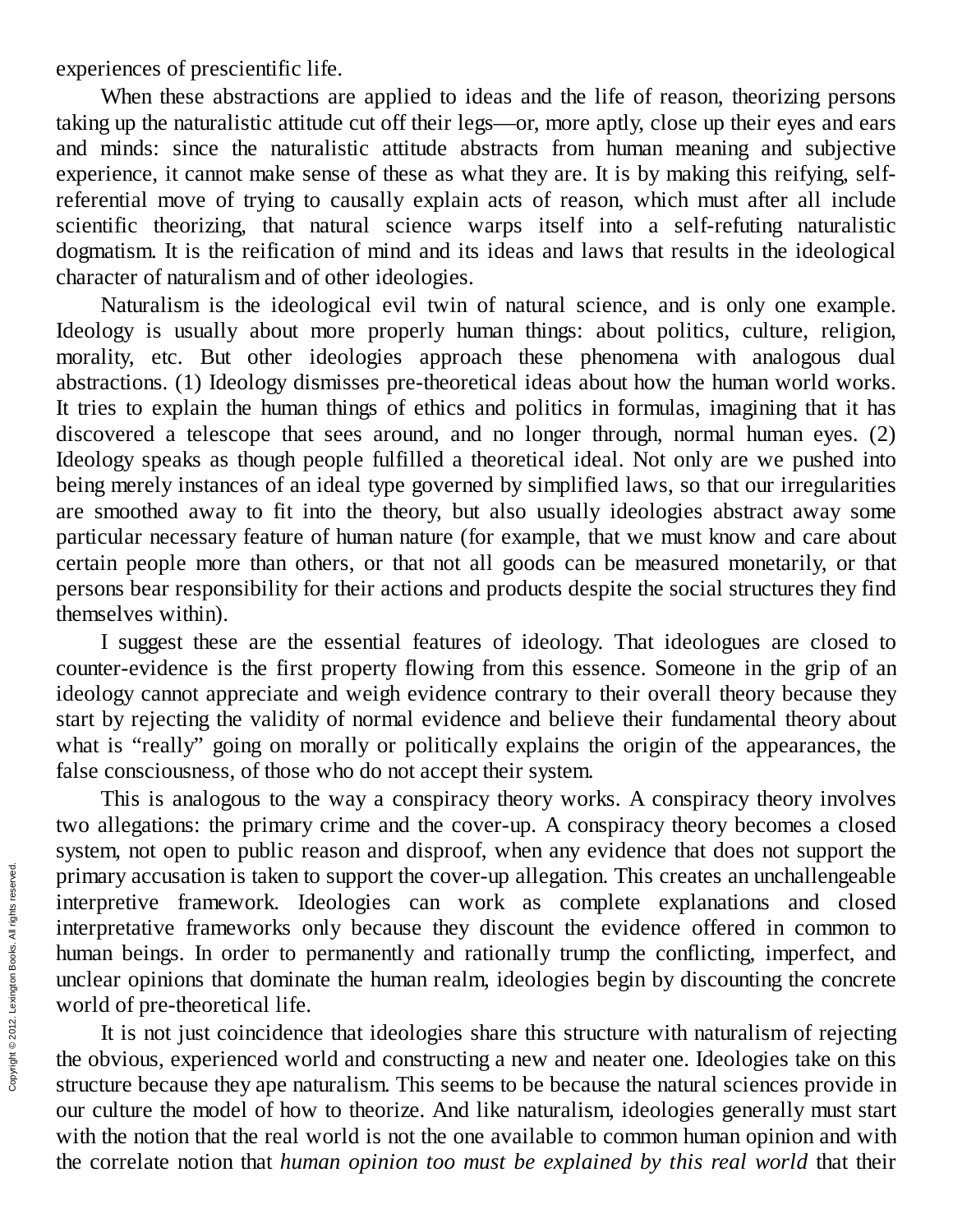story maps by identifying its basic objects and laws. It is fundamental to naturalism and to other ideologies to deny that our basic experiences are truthful, however inadequate, and to claim, instead, that they are things, causes and effects, explainable like things. But the real world they map is in truth a theoretically constructed world, and it must be an absurd one to the extent that they deny that pre-theoretical evidence grounds and can correct the account. After all, if the real world were not given, however imperfectly, in basic human experience, no amount of our theorizing could get us there. And if the mind and its reasoning were drained of their veracity and unmasked as merely thingly effects of something else, as this type of theorizing presumes, no amount of reason-giving and evidence-finding could move us toward the truth.

Ideology originally was to be the "scientific" psychological explanation of human ideas. Ideologies, in the pejorative contemporary sense, always involve a moment of the pseudoscientific reification and explanation of our beliefs. They attempt to dismiss normal human experience, to deprive it of its validity, in order to put some idealized system in its place. The response to ideology must be a true study of ideas, one that lets ideas be ideas rather than turning them into things to be explained away and controlled.

Aurel Kolnai writes that Husserl's *Experience and Judgment* "propounds a grandiose vista of absolute anti-Cartesianism: the discovery, as original as it is epoch-making, but Aristotelian in spirit, that our valid and strict 'scientific' or 'philosophical' knowledge proceeds, not from a 'minimum' knowledge of certain and evident truth, but from our inexplicit world knowledge in all its wealth, manifoldness and implication of order."<sup>25</sup> Husserl often says that philosophy must be a presuppositionless science and that it, as first philosophy, provides foundations for the rest of human knowledge, everyday as well as scientific. But, as Kolnai saw clearly, phenomenology fulfills this Cartesian-sounding mission in an unCartesian way. It provides a foundation for knowledge by reflecting upon and understanding it, such that it can defend this nonphilosophical knowledge while also deepening and elevating it. And this is true of empirical as well as moral and practical knowledge. This is why Husserl can present his philosophy as reasserting the rights of *doxa*, opinion. "Essentially the path of knowledge is to ascend from *doxa* to *episteme*—it is simply that even concerning this ultimate goal, the origin and specific rights of the lower stages should not be forgotten."<sup>26</sup>

Kolnai points especially to sections seven to ten of *Experience and Judgment*.<sup>27</sup> While not giving up on the claim that *episteme* really does go beyond everyday *doxa*, Husserl insists that knowledge builds upon it and cannot therefore reject the realm of opinion. Naturalism and scientistic human sciences seem to claim that they discover the true, exact, and causally explained world behind the merely false show of the subjectively distorted realm that naïve humans live in. Husserl argues that they substitute a creation of their minds for the true world. As an unavoidable fact, science is accomplished by scientists, and scientists are people, too: the conclusions of scientists need to build upon rather than reject this world that appears to humans in common, and scientists must return to this realm to verify and give meaning to their conclusions. Particular ideologies, I suggest, have a parallel form to naturalism: they do not claim merely to discover true features of the world, but they claim to discover the true world according to which our appearances prior to their theory are false, and to explain how these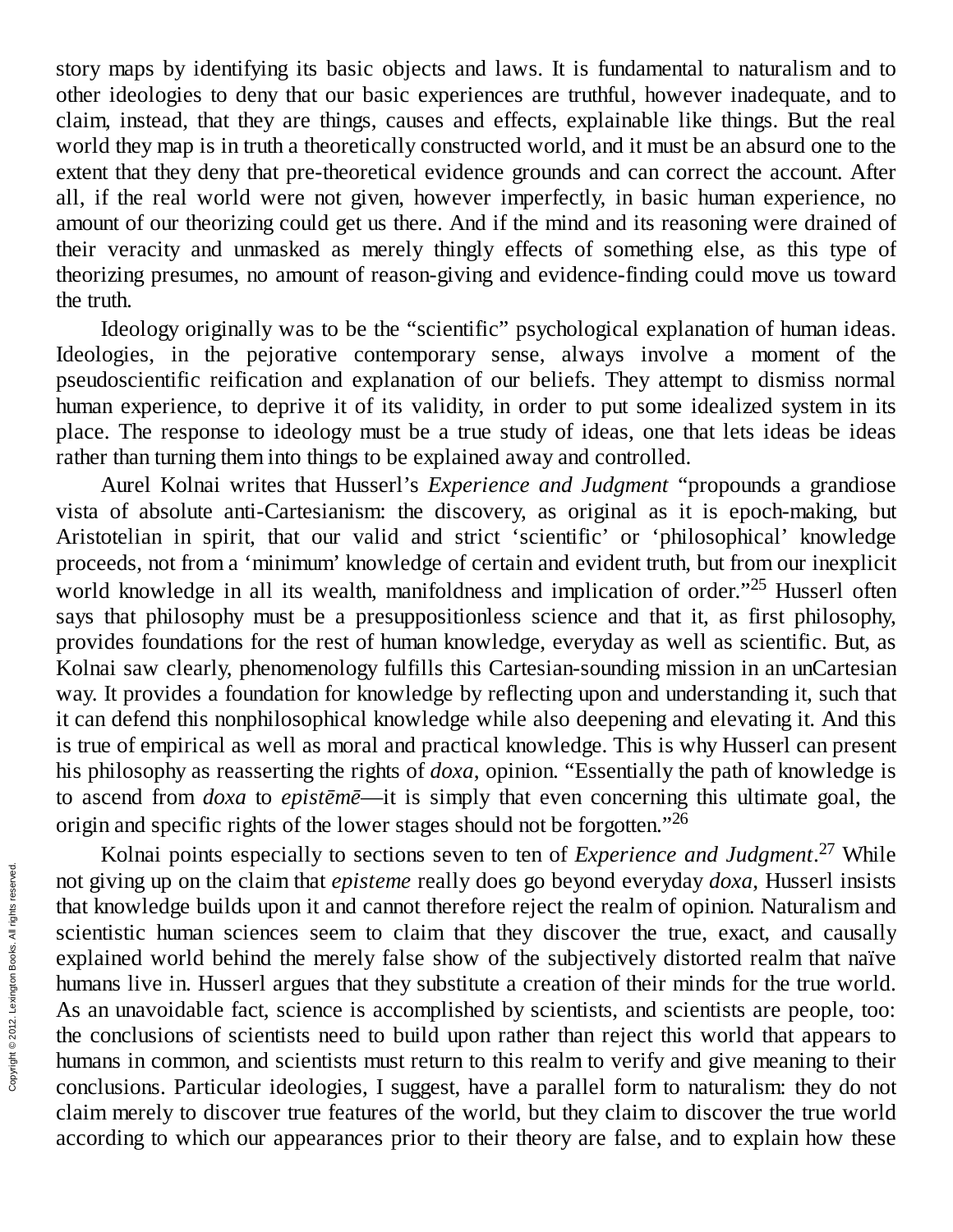appearances themselves are generated by the unapparent world they purport to know.

Ideologism is unlike other ideologies in an important respect. It is motivated by the multiplicity of such theories asserting a hidden real world, and in response it asserts a subjectivistic skepticism—according to their theory, we are *all* caught in such systems of false appearances. Thus ideologism seems to suggest, unlike other ideologies, that there is no true world either hidden but scientifically knowable or available in common. There is just a multiplicity of opinions. But by calling the variety of ideologies the ultimate reality, which ideology-studies can uncover, ideologism takes on the shape of other ideologies. Since theorists committed to ideologism claim that by adopting an ideology a person's other opinions are determined, they in their study of ideologies provide a dehumanizing explanation of people's appearances, beliefs, and reasonings—just as other ideologies claim to do.

The defenders of ideologism sometimes argue for this theory by observing that human observations are never of raw data. We never experience a pristinely objective intuition of the facts. When we see something we interpret the data with the help of pre-established opinions and concepts. Thus, as I have been told, for example, what one see as a tree, another may see as a nymph; what you see as an act of kindness, I may see as a passive-aggressive attempt to keep me subjugated. The move that Kolnai represents as anti-Cartesian brilliance in *Experience and Judgment* might be taken as evidence of this claim. Husserl emphasizes that our basic experience of things in the world, the experience upon which the sciences build, involves never pure and clear, self-evident data, but givens that we accept from an "external horizon" of the assumed world, a horizon by which we anticipate things to be a certain way, more or less of a certain type and style. And every particular thing also has, according to Husserl's analysis of perception, an "internal horizon," a set of expectations on our part that the given object has certain features we do not yet directly encounter. Given these rich and unarticulated assumptions, every given is *interpreted* by us, and not just experienced selfevidently.

Husserl's analysis of our perceptions allows us to admit that subjective history and belief color our experiences. Still, we should not conclude with a subjectivistic skepticism, since as Husserl's analysis also shows, the world and its objects are still *given* and with their own integrity. Even when some person sees a tree as potential lumber and another sees it as the body of a tree spirit, there is still a basic encounter with reality they share. The world of our past experience is the source of these anticipations, and often enough what the world gives us fails to fulfill our expectations. We experience such failures, too. The world is not putty in the hands of our assumptions.

Husserl argues in "The Origin of Geometry" that geometry comes from taking the shaped things of our concrete surrounding world and imaginatively pushing them toward ideal "limit shapes." Geometry then progresses as a tradition, taught by one generation to the next and added to. The "developed capacity" to recognize the ground of geometry in our surrounding world is not passed on in geometry textbooks. This ground may even be forgotten, although it can always be retraced. Authentic thinking about abstract objects requires the "actually developed capacity for reactivating the primal beginnings" of our abstractions, recognizing how they are built intellectually out of materials from the experienced world.<sup>28</sup> This capacity must be personally developed and cannot be handed over in a formula—but it can be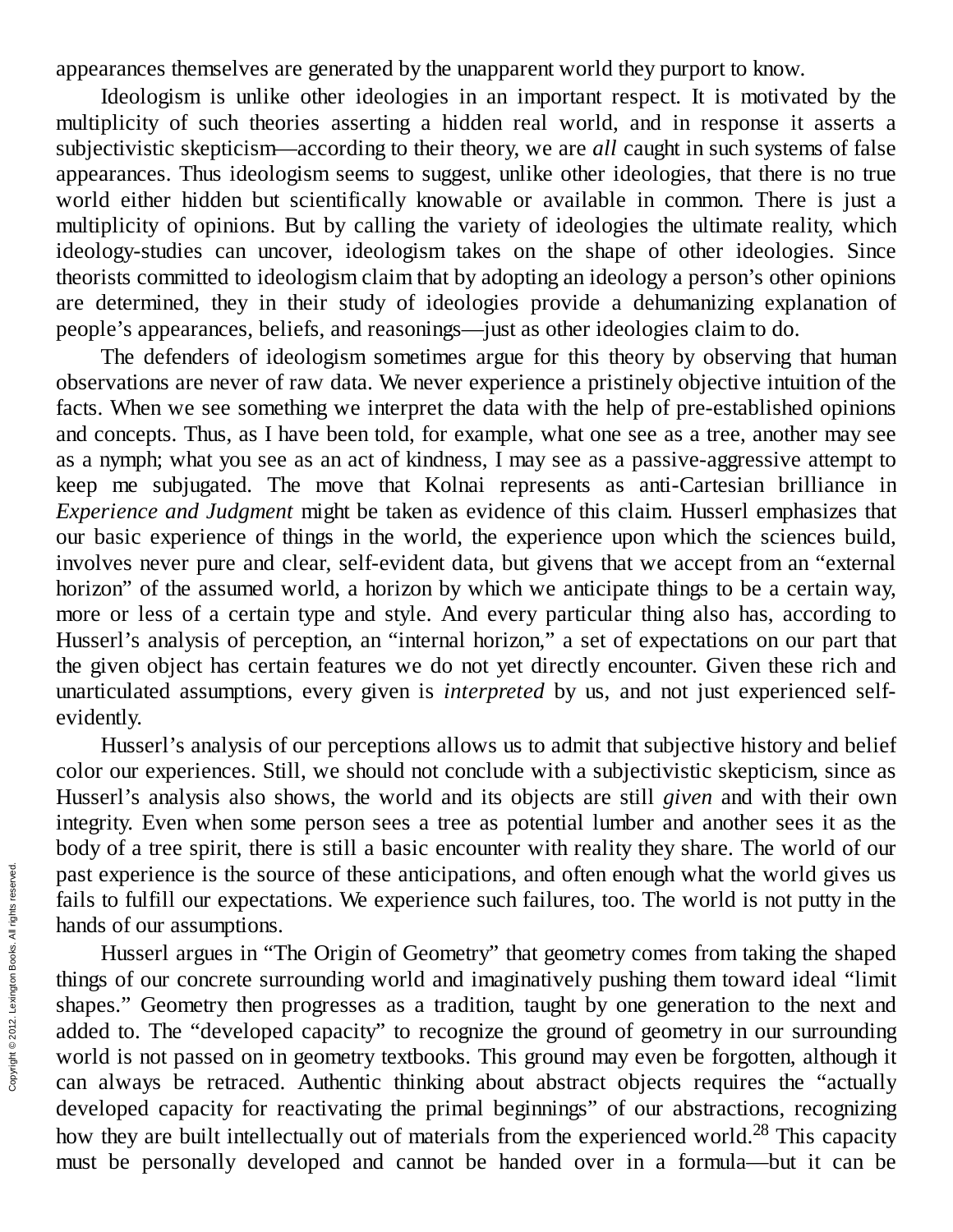apprenticed.

Ideologies not only forget but *deny* their origins. They cut off the branch they are sitting on. They poison the spring we all drink from. They refuse our right to return to the true world to insightfully cash in their propositions. To respond to ideologies, we need this "developed capacity" for concreteness.

Ideologism alleges that we are all ideologues. It is the bad faith tu quoque response of those who want a free pass to profess their worldview. Ideologism unmasks naturalism as just another ideology, and unmasks the facts as just as arbitrary as values and everything else naturalism tells us belongs to the merely subjective false show that is the human world. But this whole style of thinking is a mistake.

In fact, neither worldviews nor human values float free. Even the worst are ultimately rooted in and are about the world we view and our life in it.

People too often turn away from aspects of the world that do not fit their system, and—as Weber says—a good teacher reminds students of "inconvenient facts" that do not flatter their party opinions.<sup>29</sup> Husserl shows us a truth that is inconvenient for ideologists: human persons cannot avoid the question of truth and the norm of evidence, even when it comes to worldviews and values.

Teaching in the age of abstractions requires remembering our ground, that we find ourselves together, minded, and in the world—and then apprenticing and nurturing the capacity for concreteness.

### **Husserl as Teacher**

"It is a discomforting, challenging, and troublesome philosophy that has no use for partisans and discipleship, *that above all sends everyone off on the path of one's own reflective thought.*"30

In the classroom, Husserl seems to have been an uncharismatic teacher wrapped up in his thoughts. Many students who would become significant thinkers in their own rights attended his classes, but the excitement that drew students to the phenomenological movement came from the content of his thought more than from his personality. The effect it had on Jean-Paul Sartre, though not a direct student of Husserl's, illustrates what inspired many of his students. Raymond Aron told Sartre, as they were Frenchly discussing philosophy over drinks, that phenomenology allows one to philosophize about concrete human experience and about the things of real human life—even this wine bottle. It was love at first sight.

Modern philosophy, especially neo-Kantianism, still dominated. The modern philosophical dogma of the separation of the subject from the object, with the problem of knowledge that results, was overcome by Husserl's recovery of intentionality, his rejection of psychologism, and his reaffirmation of the human connection with the world. An energizing concreteness and realism invited students to illuminate descriptively human experience of our world. The phenomenological groups that sprung up in German universities show how the Logical Investigations opened the windows and rejuvenated creative minds. It is this overcoming of modernity that prompted Kolnai, a passing student who would not call himself a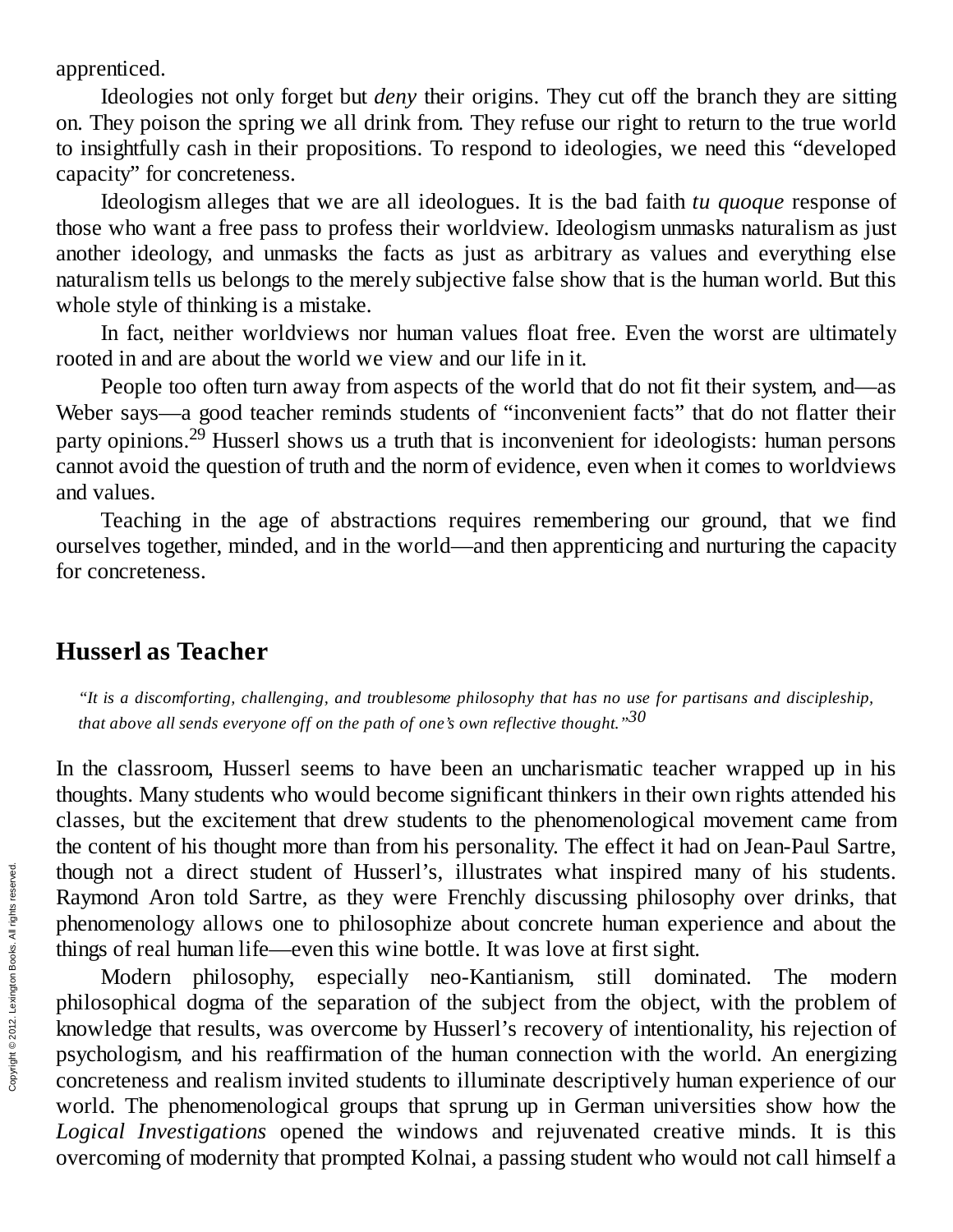phenomenologist, to say that Husserl was perhaps the greatest philosopher since Aristotle and to suggest, "the future historiography of ideas...will set it down as a common place that with Husserl commences the non-Cartesian Age in European thought."<sup>31</sup>

Many of the early phenomenologists rejected Husserl's later development, especially the epoché and transcendental idealism, precisely because his recovery of realism had convinced them so deeply. One of these early phenomenologists, Edith Stein worked with Husserl closely as an assistant soon after this transcendental turn. In her words, "All of us had the same question on our minds....The *Logical Investigations* had caused a sensation primarily because it appeared to be a radical departure from critical idealism which had a Kantian and neo-Kantian stamp....Knowledge again appeared as reception, deriving its laws from objects not, as criticism has it, from determination which imposes laws on the objects. All the young phenomenologists were confirmed realists. However, the *Ideas* included some expressions which sounded as though the Master wished to return to idealism."32

That many early students rejected his next big move shows, perhaps, that his lack of charisma had pedagogic value: they were taught not cowed; they were convinced by a man's thoughts, not by a man. I think they misunderstood Husserl in rejecting transcendental reflection, but the point is that these "realist phenomenologists" saw in this turn a relapse into pre-phenomenological thinking, into the ideology of modern philosophy. Husserl rejected also a naïve objectivism, one that refused to take subjectivity seriously, and even if modern philosophy had emphasized subjectivity at the expense of objectivity and thus made a mess of both, Husserl was convinced that objectivism was as real a danger as subjectivism, since both block our understanding of the human encounter with the world. We must not make the world into a misadventure of the subject, but neither may we make the person just another element of the world.

Though Husserl as a teacher did not come across as terribly engaged with his students, it was according to himself in a teaching moment that he became truly philosophical. Lev Shestov had written several articles critical of Husserl, and in response Husserl had sent a request ahead of his arrival at a 1928 conference in Amsterdam that Shestov stay a few days longer so that they might meet and talk. He immediately addressed Shestov personally and generously, "with sincerity, enthusiasm, and inspiration."<sup>33</sup> First he defended himself: "You have turned me into a stone statue, raised me onto a lofty pedestal, and then with hammer-blows you have shattered this statue to bits. But am I really so lapidary?"<sup>34</sup> This first defense is interesting. He resisted being turned into an inflexible and impersonal set of theories. If we approach fellow thinkers like that we may attack them or follow them, but we may not learn from them. Husserl encouraged his students to read the history of philosophy, but not to read it as historically done and gone.

It is possible that he failed to always approach other thinkers the way he wished to be approached. But this view of himself gives a clue about Husserl as a thinker and teacher. While presenting himself as the founder a movement and a leader into a new epoch of philosophy, he also insisted he was—and he truly was—always a beginner and a re-beginner. He felt an intense, personal responsibility to himself, his students, and fellow thinkers to be honest and radical in his defense of our search for knowledge.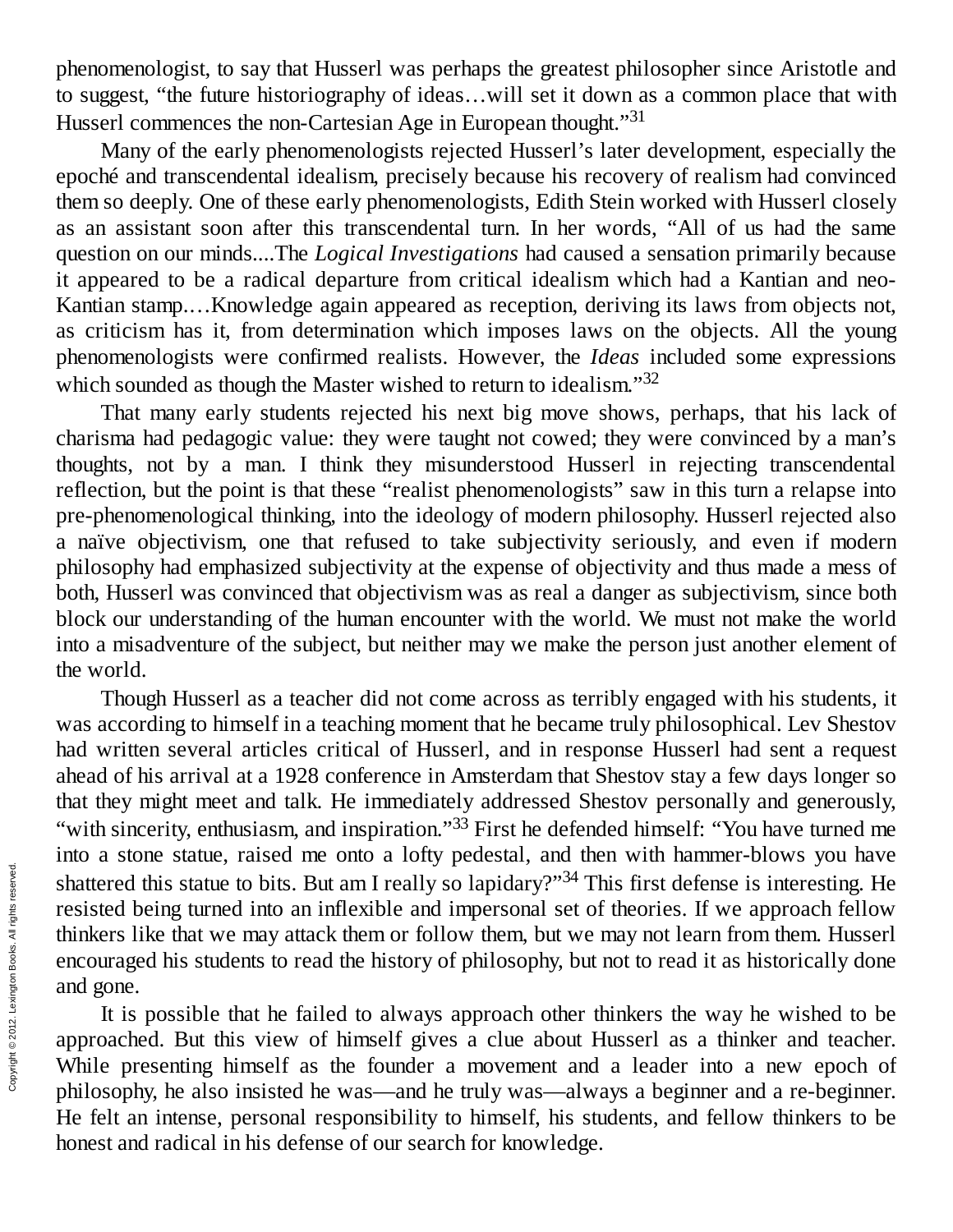Describing himself thirty years prior, he then said to Shestov, "To my own indescribable horror, I convinced myself that if contemporary philosophy has said the last word about the nature of knowledge, then we have no knowledge."<sup>35</sup> At this thought we should wonder, why teach? If all we teachers do is reinforce the modern or contemporary theories of nonknowledge, of locked mind-cabinets without keyholes or worldviews without windows on the world or ungroundable perception-permeating conceptual schemes, we are neither teaching knowledge nor encouraging and drawing out our students so they may discover knowledge on their own. Husserl then confessed to Shestov a personal moment of radical philosophical motivation:

Once, when I was giving a lecture at the university, expounding ideas I had taken over from our contemporaries, I suddenly felt like I had nothing to say, that I was standing before my students with empty hands and an empty soul. And then I resolved both for myself and for my students to submit the existing theories of knowledge to that severe and unrelenting criticism which has aroused the indignation of so many people.

This moment, he reported to Shestov, was the "origin of my *Logical Investigations*."<sup>36</sup>

His sense of philosophical responsibility, for himself as a thinker and as a teacher with influence over others, gave rise to what Husserl would become as a thinker and a teacher.

Descriptions of him while teaching formally and while talking with students, which he did often, indicate paradoxically that Husserl was both unengaged with his audience and intensely engaging. He would often speak almost as though speaking to himself. He monologued; he did not lead discussions or elicit participation. Even worse, his intense involvement with the objects of his thought seemed sometimes to distract him from the presence of other people. But, if we may flaunt current pedagogical nostrums, in doing so he still managed to teach, and perhaps teach better for it. We can guess that two things came across, often enough engagingly and even inspirationally: first, on the object side, that the topics of his thought are interesting, and second, on the subject side, that we should be, like him, intensely honest philosophically, searching for the truths of being and facing our responsibilities as thinkers. The result seems to have been many students who wanted to get to the truth of things and who felt not only free but obliged to disagree with "the Master."

In 1966, Aron Gurwitsch eloquently described the effect Husserl had on him as a student:

When the author made his first acquaintance with Husserl's philosophy about forty years ago, he was overwhelmed by the spirit of uncompromising integrity and radical philosophical responsibility, by the total devotedness which made the man disappear behind his work. Soon the young beginner came to realize the fruitfulness both of what Husserl had actually accomplished and of what he had initiated, the promise of further fruitful work....It was the style of Husserl's philosophizing, painstaking analytical work on concrete problems and phenomena rather than the opening up of large vistas, that made the young student take the decision to devote his life and work to the continuation and expansion of Husserl's phenomenology—in a word, to remain a disciple forever, faithful to Husserl's spirit and general orientation, but at the same time prepared to depart from particular theories if compelled to do so by the nature of the problems and the logic of the theoretical situation. $37$ 

Being a disciple of Husserl could not mean being a mere follower. By disappearing behind the thought, by displaying sincerity and dedication to the truth, Husserl at his best drew out of his students a desire to be like him in crucial virtues without impressing on his students the desire to become another him or to act as his dummy.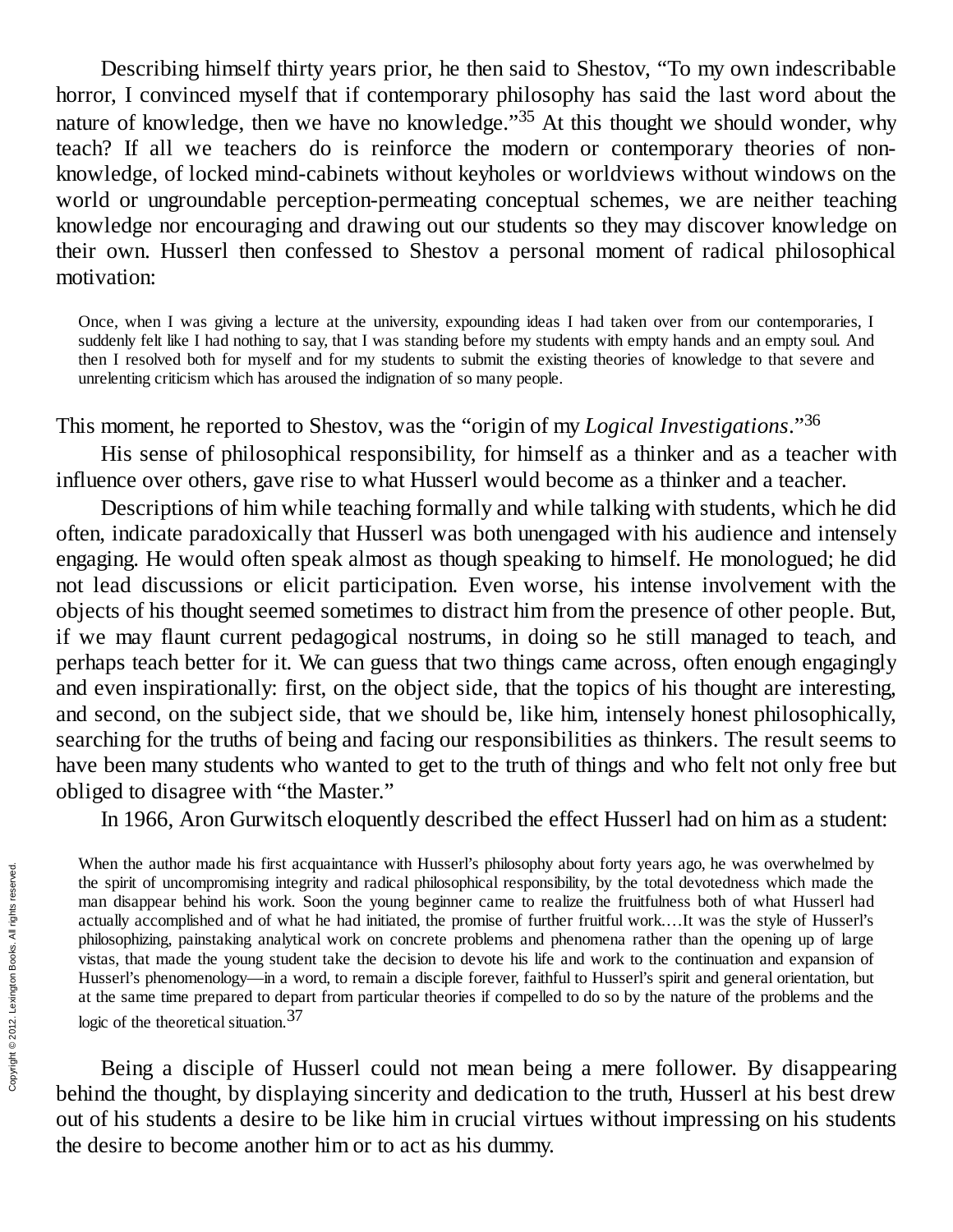From the point of view of someone interested in research on Husserl, it is frustrating that this thinker was so detail oriented, always working from the ground up, and repeatedly rethinking everything, even and especially the beginnings. But of course these are some of Husserl's philosophical virtues. They manifest his sense of the responsibility that fallible human thinking has to the truth of being. Toward the end of his life, he commented to a former student, Adelgrundis Jaegerschmid, that philosophy must rededicate itself to the essential thing, "to truth." "The question about ultimate being, concerning truth, must be the object of every philosophy. That is my life's work."<sup>38</sup> But this dedication to philosophy as a science, as knowledge of being and of the subjectivity that knows it, means also humility: "One must have the courage to admit and say that something that one still considered true yesterday, but that one sees to be an error today, is such an error. There is nothing absolute here." $39$  The absolute truth that philosophy must seek to be itself—and especially the most important truth, about the absolute—is an infinite task, but this means philosophy is always on the way, always incomplete and beginning again.

I think Husserl is right in this characterization of philosophy, but it requires a lot of us.

Sometimes a student is looking for the absolute truth, especially about the most pressing practical questions of personal and communal life. When such a student meets a genius, it is easy to hold on too tightly, to be convinced too quickly that one has happened upon and can now possess the ultimate key that unlocks the meaning of it all. The impulse to genuine philosophy might then collapse into enrapture by a grand worldview or neat, all-explaining ideological system, and many who lack Husserl's indefatigable philosophical conscience and daunting work ethic were, and are, more satisfied with that. Though Husserl said, as quoted above, that his life's work was reorienting philosophy to its true *telos* of the truth of being, this is why Husserl also characterizes his "task for the world," as showing "people through phenomenology a new modality of their responsibility in order to free them of their vanities and their ego." $40$ 

Husserl had his vanities, too. These included a belief that he had a mission from God to re-found philosophy—this time in its fullness—and a desire to have a group of students who would fulfill his work for him faithfully.

He influenced many, but his lack of continuers troubled him. Especially beginning in the late 1920s, others, raising existential and anthropological issues more starkly, stole his thunder. More than a few students rejected central parts of his philosophy. A few students even betrayed him personally. (His most influential student, Martin Heidegger, in letters from the 1920s brags of attacking his work while teaching and even of "wringing his neck," writing in 1923 to fellow thinkers in the phenomenological milieu about the "old man": "He lives off his mission as the 'Founder of Phenomenology,' but nobody knows what that means."<sup>41</sup>) Though he had many more students who were grateful to him and remained friends with him, even those students dedicated to him personally and philosophically were too independent minded to fulfill Husserl's mission for him. Husserl wrote to former student Roman Ingarden in 1927, "it often weighs heavily on my soul that others in the circle of phenomenologists do not see this necessity" of the paths his thought had taken: "instead, they all prefer to follow their own way."42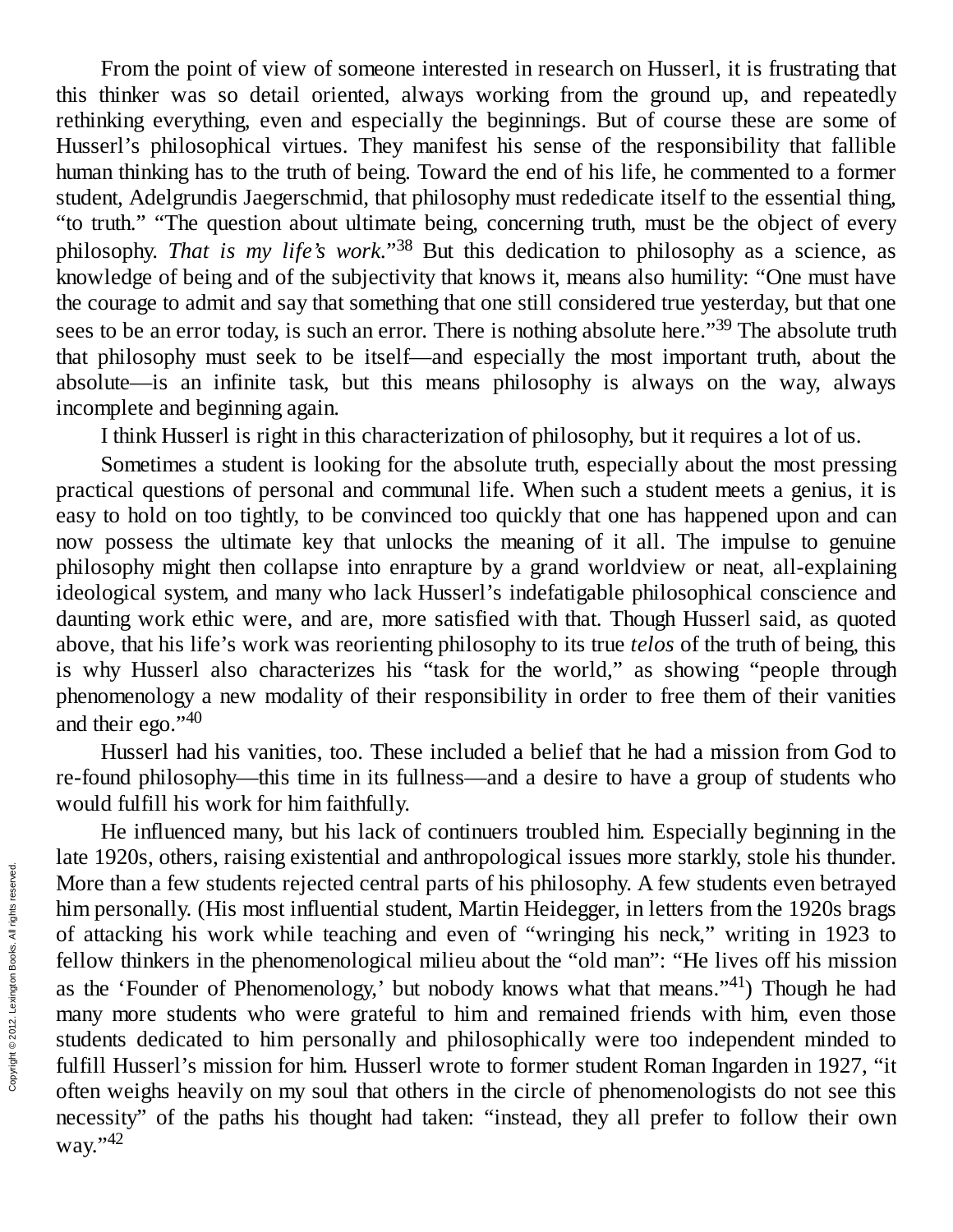While sick in the fall of 1937, in conversation with Jaegerschmid, he wished to have succeeded in freeing himself from vanity, "including the professional vanity without which a young person cannot work: the honor and admiration of my students." $43$  Part of this fault of Husserl's reminds us of the natural allure of admiration. But for Husserl it was more complex. Ingarden described the situation beautifully:

The range of problems with which he occupied himself, problems which in their essence are entirely original and new, is enormous. Their solution, however, if they were all to be treated with the same exactness and intuitive vision, was undoubtedly beyond the spiritual powers of one man. But Husserl could not treat them in any other way, guided as he was by his great sense of responsibility, and his ethical approach to his whole philosophical activity. The task to which he devoted his life, and with the development of his personality was bound up, was—frankly speaking—impossible. No one could really help him with it. He often spoke of a generation of "selfless" researchers, who would devote themselves completely to the solution of the problems he had outlined. But of course that was just an illusion. Should such researchers be really "selfless," they would be only simulacra of men, and not human beings of flesh and blood. As such they could never solve any of his problems. And should they be really human, it would be simply impossible for them in the Husserlian spirit.<sup>44</sup>

In 1935, toward the end of his life and while being increasingly marginalized socially and intellectually within Germany, and even prevented from travelling abroad to conferences because, as ethnically Jewish, he was seen by the regime as not a proper representative of Germany, Husserl lamented to Jaeger-schmid: "except for [Eugen] Fink, for the past four years I have not had one student to whom I could speak my mind....Now that I am seventy—I am seventy-six—I have no circle of students or the possibility to lecture, I lack the school that would want to take my thought further and publish them." $45$  Still, later in conversations with her, he seems to remember that he is not the only person with the philosophical vocation requiring taking one's own path, saying to Jaeger-schmid, his student and confidant: "Promise me never to say anything just because others have said it."46

Part vanity and part self-consolation in the face of his inability to fulfill the impossible responsibility of a philosopher, this conceit—and its disappointment—stayed with Husserl, it seems, till the end, or at least close to it. Jaegerschmid reports, that "from Maundy Thursday on"—less than a fortnight before his death on April 26, 1938—"he did not speak one more word about his philosophical work, which had occupied him throughout the previous months. Just how much his entire life was subject to the mission of a higher power was revealed only as he was dying. Now he felt finally discharged and released from his task."<sup>47</sup>

#### **Conclusions**

*"In the path of true science, this path is endless. Accordingly, phenomenology demands that the phenomenologist foreswear the ideal of a philosophical system and yet as a humble worker in community with others, live for a perennial philosophy."48*

While restoring the validity of the experienced world, Husserl rehabilitates human reason as capable of and fulfilled in truth. His attacks on truth-obscuring dogmas can be understood as reminding reason of its work when it has been distracted and dejected by ideologies. For many thinkers, his call back to the things themselves was rejuvenating fresh air, opening the windows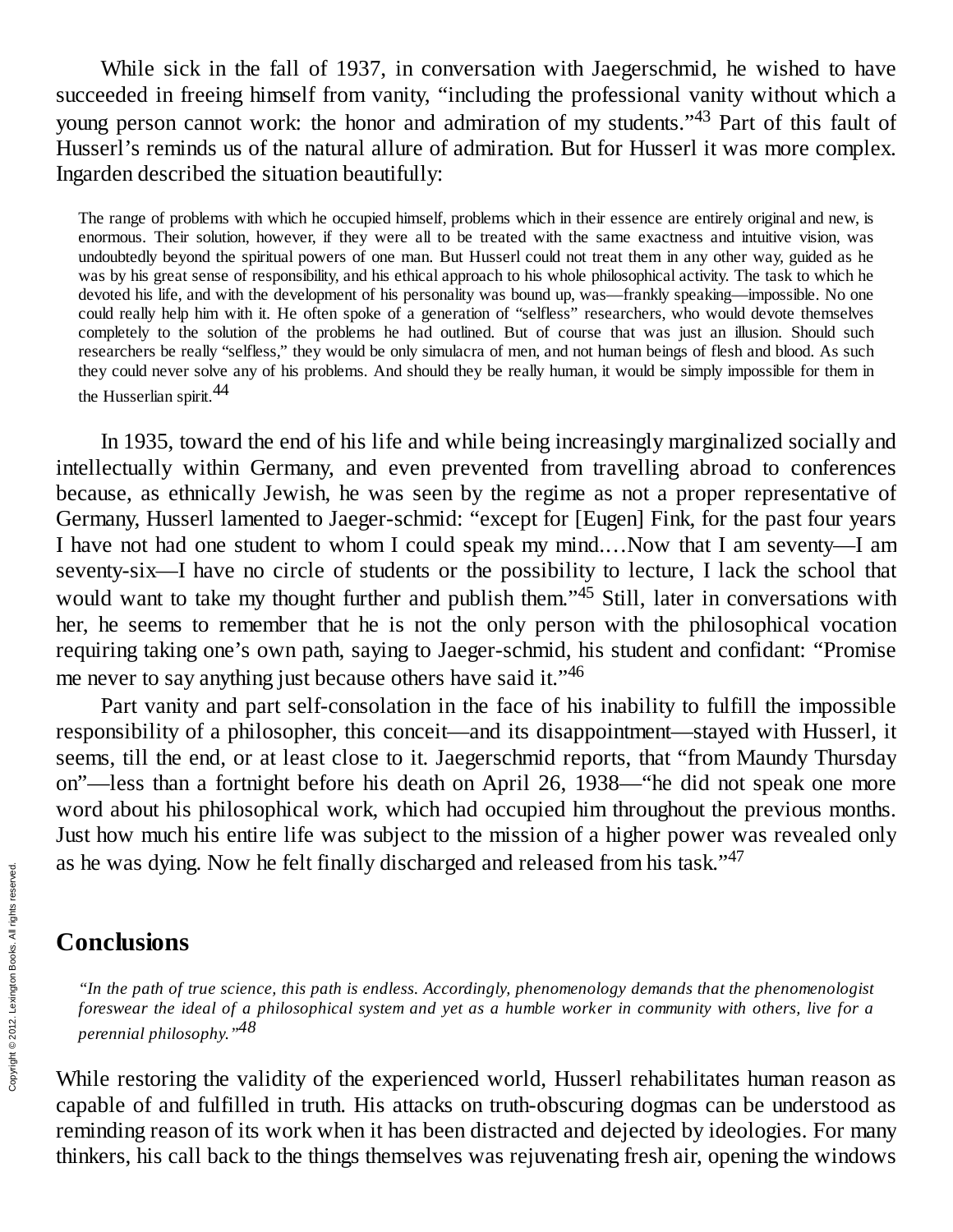of the modern mind.

His claim to make philosophy a science must not be misunderstood. This science, like all others, is accomplished by human beings, is never perfect, and must be done with the help of others, both contemporary coworkers and those long dead. About himself, Husserl wrote, "If he has been obliged, on practical grounds, to lower the ideal of the philosopher to that of a downright beginner, he has at least in his old age reached for himself the complete certainty that he should thus call himself a beginner." $49$ 

Also struggling to become genuine beginners, those he influenced went in all directions doing their own thing. At the end, he says, "I seek not to instruct, but to lead, to point out and describe what I see. I claim no other right than that of speaking according to my best lights, principally before myself but in the same manner also before others, as one who has lives in all its seriousness the fate of a philosophical existence."<sup>50</sup> Yet he was disappointed that he lacked phenomenological heirs, faithful students who might carry out the "infinite tasks" of philosophy as he wanted. His lack of followers must not be taken as a failure. With Husserl's help, we can insightfully understand and reject ideologies. We then can appreciate the great and varied work lying before our fallible reason and be thankful that good teachers are not gurus. The quality of a teacher cannot be judged by his students' mistakes when they have failed to follow him faithfully, but it can be judged if his students have merely followed him faithfully.

Though unpolitical, Husserl's life's work can be seen as profoundly anti-ideological. One of his students, Jan Patočka, had another student, Czech dissident Václav Havel, who wrote bravely of ideology: "To wandering humankind it offers an immediately available home: all one has to do is accept it, and suddenly everything becomes clear once more, life takes on new meaning, and all mysteries, unanswered questions, anxiety, and loneliness vanish. Of course, one pays dearly for this low-rent home: the price is abdication of one's own reason, conscience, and responsibility." It is most of all in defense of reason, conscience, and responsibility that Husserl's philosophy is animated, and we see Husserl's reverberations in Havel's claim that "the human predisposition to truth" is ultimately what is at issue in our response to ideology. $51$ 

We might conclude by pointing to Patočka's dissident death in Prague and to Wojtyła's courageous crusade to build a church in Kraków as evidence that Husserl's influence bore heroic fruit in the struggles against ideology and totalitarianism, which must also be struggles for the integrity of the person as reasonable, responsible, and called to live in truth. But giving him this credit would be a stretch, and self-defeating. Honesty would then force us to debit him for the many ideological failings of those he influenced. Instead, each thinker must take responsibility for himself, and it is a mark of Husserl's success as a teacher and leader that his students and admirers went in their many own directions.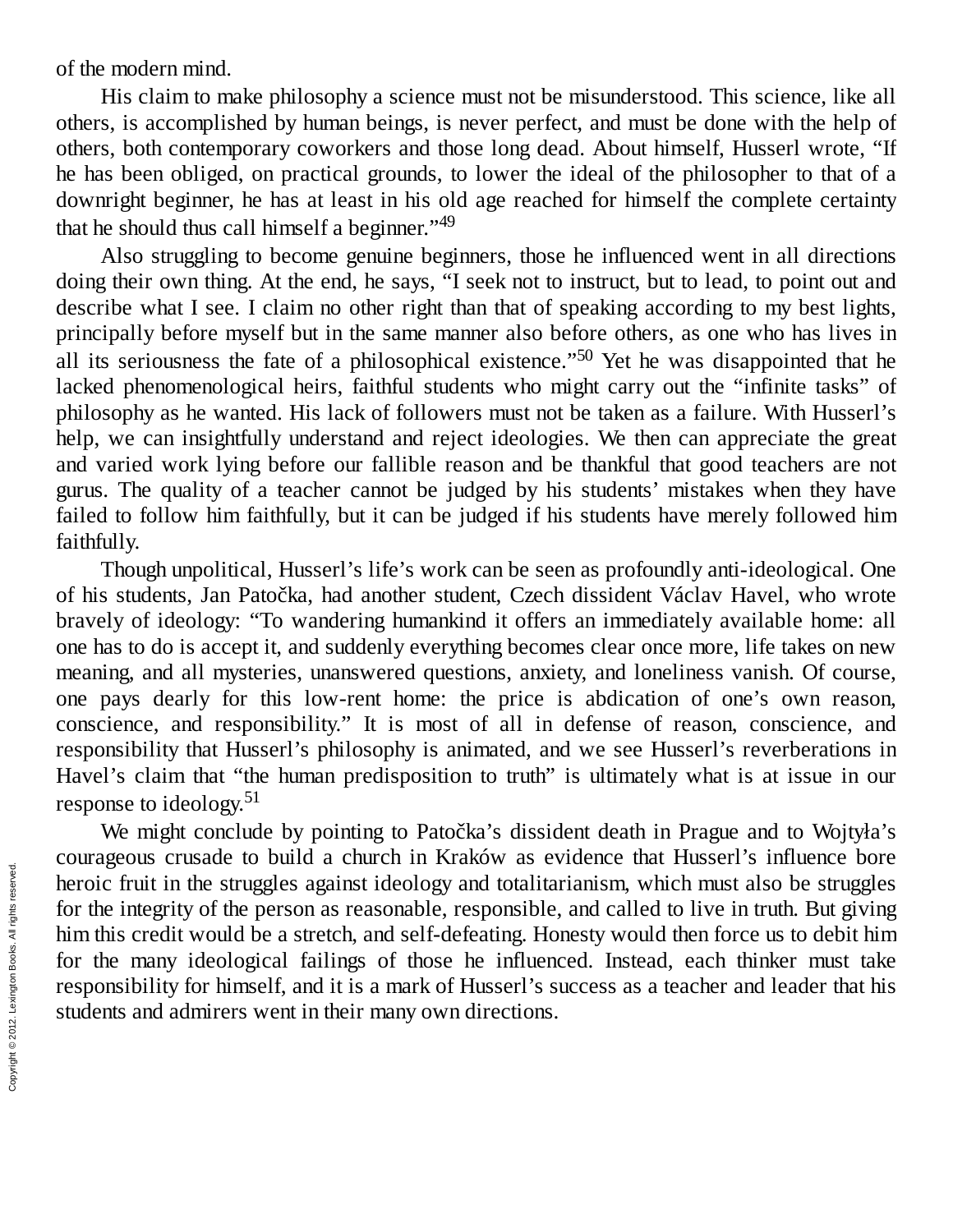#### **Notes**

1. Edmund Husserl. "Kant and the Idea of Transcendental Philosophy." Trans. T.E. Klein and W.E. Pohl. *Southwestern Journal of Philosophy* 5 (Fall 1974), 9-56: 53.

2. Edmund Husserl. 1994. *Briefwechsel*. Edited by Karl Schuhmann. The Hague, Netherlands: Kluwer Academic Publishers. Vol. IX, 244.

3. Edmund Husserl. 1973. *The Crisis of European Sciences and Transcendental Phenomenology: An Introduction* to Phenomenological Philosophy. Edited and translated by David Carr. Evanston, IL: Northwestern University Press, 290.

4. Husserl, *Crisis*, 299.

5. Edmund Husserl. "The Idea of a Philosophical Culture: Its First Germination in Greek Philosophy," New Yearbook for Phenomenology and Phenomenological Philosophy III (2003): 285–93. Translated by Marcus Brainard, 289.

6. Husserl, "The Idea of a Philosophical Culture," 289-292.

7. Husserl, "The Idea of a Philosophical Culture," 292.

8. Edmund Husserl, "Philosophy as a Rigorous Science," in Peter McCormick and Frederick A. Elliston, (ed.), *Husserl: Shorter Works*, 166–197. Translated by Quentin Lauer, p. 191.

9. Husserl, "Philosophy as a Rigorous Science," p. 194.

10. Quoted in *The Collected Works of Aron Gurwitsch (1901–1973): Vol. I: Constitutive Phenomenology in Historical Perspective*. Edited by Jorge Garcia-Gómez. Dordrecht, The Netherlands: Springer, 2009, p. 45.

11. Husserl, "Philosophy as a Rigorous Science," 193.

12. Erazim Kohák, "Husserl's Letter to Arnold Metzger" in McCormick and Ellis-ton, (ed.), *Husserl: Shorter Works*, p. 358.

13. Edmund Husserl, Letter to Arnold Metzger, Sept 4, 1919; translated by Erazim Kohák, in McCormick and Elliston, (ed.), *Husserl: Shorter Works*, 360–64; p. 362.

14. Husserl, Letter to Arnold Metzger, 362.

15. Husserl, Letter to Arnold Metzger, 361.

16. Husserl, *Crisis*, 6.

17. His student Aron Gurwitsch puts the Husserlian position as follows: "Philosophy is concerned with human welfare and has to promote it. It cannot do so except by contributing knowledge and by criticizing knowledge already acquired. In other words, philosophy has to become knowledge in the sense of episteme, not satisfied so long as it has to carry along implications and presuppositions not yet cleared up, seeking to expand itself to all fields of being. This task, perhaps, is an infinite one; at any rate it does require the cooperation of generations. But for the sake of the supreme practical interests of mankind—if not for theoretical needs—this task must be tackled. We may be sure that the more we proceed in its realization, the more reasonable life will become, the more it will become *human* life. Hence, I think, we ought to persist on the path opened by Husserl, regardless of the higher or lower esteem we will enjoy as philosophic personalities because we are mere disciples," (in "Review of Jean Héring's 'La Phénoménologie d'Edmund Husserl *il y a trente ans*," *Philosophy and Phenomenological Research* 1  $(1940), 515.$ 

18. Edmund Husserl, "Renewal: Its Problem and Method," translated by Jeffner Allen, in McCormick and Elliston, (ed.), *Husserl: Shorter Works*, 326–37; 329.

19. Husserl, "Renewal: Its Problem and Method," 327.

20. Husserl, "Renewal: Its Problem and Method," 331.

21. See Edmund Husserl "Erneuerung und Wissenschaft," in Thomas Nenon and Hans Rainder Sepp (eds.), Aufsätze und Vorträge (1922–1937), Dordrecht, The Netherlands: Kluwer, 1989; 58–59.

22. Krasnodębski, "Longing for Community: Phenomenological Philosophy of Politics and the Dilemmas of European Culture," International Sociology 8, no. 3 (Sept. 1993), 339–53. Even Husserl's student Jan Patočka, who died in 1977 at 70 after an 11 hour police interrogation for his involvement with the dissident movement in Czechoslovakia, had tried to live a rather unpolitical, philosophical life.

23. Husserl, *Crisis*, 16

24. Quoted in Adelgrundis Jaegerschmid, "Conversations with Edmund Husserl, 1931–1938," translated by Marcus Brainard, *The New Yearbook for Phenomenology and Phenomenological Philosophy* I (2001), 331–50: 342.

25. Aurel Kolnai, *Political Memoirs*, edited by Francesca Murphy; New York, NY: Lexington Books, 1999; 127.

26. Edmund Husserl, *Experience and Judgment: Investigations in a Genealogy of Logic* . Evanston, IL: Northwestern University Press, 1995; 46.

27. See "The Sovereignty of the Object," in Daniel J. Mahoney (ed.), Privilege and Liberty and Other Essays. New York, NY: Lexington Books, 1999.